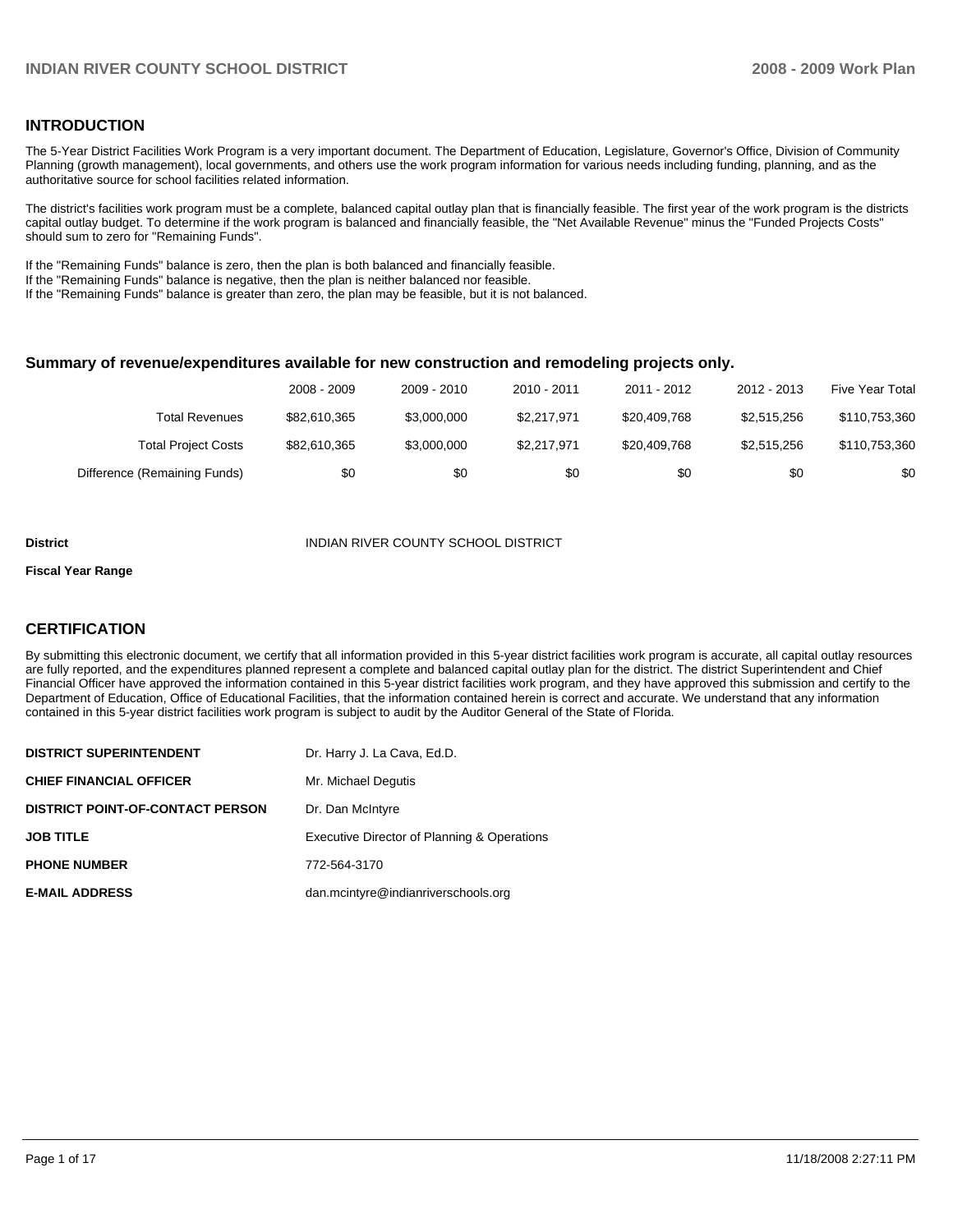# **Expenditures**

#### **Expenditure for Maintenance, Repair and Renovation from 2-Mills and PECO**

Annually, prior to the adoption of the district school budget, each school board must prepare a tentative district facilities work program that includes a schedule of major repair and renovation projects necessary to maintain the educational and ancillary facilities of the district.

|                                  | Item                                                                                                                                                                                                                                                                                                                                                                                                                                                                                                                                                                                                                                    | 2008 - 2009<br><b>Actual Budget</b> | 2009 - 2010<br>Projected | 2010 - 2011<br>Projected | 2011 - 2012<br>Projected | 2012 - 2013<br>Projected | Total       |  |  |  |  |
|----------------------------------|-----------------------------------------------------------------------------------------------------------------------------------------------------------------------------------------------------------------------------------------------------------------------------------------------------------------------------------------------------------------------------------------------------------------------------------------------------------------------------------------------------------------------------------------------------------------------------------------------------------------------------------------|-------------------------------------|--------------------------|--------------------------|--------------------------|--------------------------|-------------|--|--|--|--|
| <b>HVAC</b>                      |                                                                                                                                                                                                                                                                                                                                                                                                                                                                                                                                                                                                                                         | \$300,000                           | \$300,000                | \$300,000                | \$300,000                | \$300,000                | \$1,500,000 |  |  |  |  |
| Locations:                       | ADMINISTRATIVE ANNNEX/PRINT SHOP, ADMINISTRATIVE BUILDING, ADULT EDUCATION, ALTERNATIVE EDUCATION CENTER,<br>BEACHLAND ELEMENTARY, CENTRAL WAREHOUSE, CITRUS ELEMENTARY, DODGERTOWN ELEMENTARY, FELLSMERE<br>ELEMENTARY, GIFFORD MIDDLE, GLENDALE ELEMENTARY, HIGHLANDS ELEMENTARY, LIBERTY MAGNET, MAINTENANCE SHOPS,<br>OSCEOLA MAGNET SCHOOL, OSLO MIDDLE, PELICAN ISLAND ELEMENTARY, ROSEWOOD ELEMENTARY, SEBASTIAN<br>ELEMENTARY, SEBASTIAN RIVER MIDDLE, SEBASTIAN RIVER SENIOR HIGH, THOMPSON ELEMENTARY, TRANSPORTATION<br>DEPARTMENT, TREASURE COAST ELEMENTARY, VERO BEACH ELEMENTARY, VERO BEACH SENIOR HIGH, WABASSO SCHOOL |                                     |                          |                          |                          |                          |             |  |  |  |  |
| Flooring                         |                                                                                                                                                                                                                                                                                                                                                                                                                                                                                                                                                                                                                                         | \$0                                 | \$0                      | \$0                      | \$0                      | \$0                      | \$0         |  |  |  |  |
|                                  | Locations: No Locations for this expenditure.                                                                                                                                                                                                                                                                                                                                                                                                                                                                                                                                                                                           |                                     |                          |                          |                          |                          |             |  |  |  |  |
| Roofing                          |                                                                                                                                                                                                                                                                                                                                                                                                                                                                                                                                                                                                                                         | \$0                                 | \$0                      | \$0                      | \$0                      | \$0                      | \$0         |  |  |  |  |
|                                  | Locations: No Locations for this expenditure.                                                                                                                                                                                                                                                                                                                                                                                                                                                                                                                                                                                           |                                     |                          |                          |                          |                          |             |  |  |  |  |
| Safety to Life                   |                                                                                                                                                                                                                                                                                                                                                                                                                                                                                                                                                                                                                                         | \$416,240                           | \$386,000                | \$503,650                | \$554,015                | \$581,716                | \$2,441,621 |  |  |  |  |
| Locations:                       | ADMINISTRATIVE ANNNEX/PRINT SHOP, ADMINISTRATIVE BUILDING, ADULT EDUCATION, ALTERNATIVE EDUCATION CENTER,<br>BEACHLAND ELEMENTARY, CENTRAL WAREHOUSE, CITRUS ELEMENTARY, DODGERTOWN ELEMENTARY, FELLSMERE<br>ELEMENTARY, GIFFORD MIDDLE, GLENDALE ELEMENTARY, HIGHLANDS ELEMENTARY, LIBERTY MAGNET, MAINTENANCE SHOPS,<br>OSCEOLA MAGNET SCHOOL, OSLO MIDDLE, PELICAN ISLAND ELEMENTARY, ROSEWOOD ELEMENTARY, SEBASTIAN<br>ELEMENTARY, SEBASTIAN RIVER MIDDLE, SEBASTIAN RIVER SENIOR HIGH, THOMPSON ELEMENTARY, TRANSPORTATION<br>DEPARTMENT, TREASURE COAST ELEMENTARY, VERO BEACH ELEMENTARY, VERO BEACH SENIOR HIGH, WABASSO SCHOOL |                                     |                          |                          |                          |                          |             |  |  |  |  |
| Fencing                          |                                                                                                                                                                                                                                                                                                                                                                                                                                                                                                                                                                                                                                         | \$0                                 | \$0                      | \$0                      | \$0                      | \$0                      | \$0         |  |  |  |  |
| Locations:                       | No Locations for this expenditure.                                                                                                                                                                                                                                                                                                                                                                                                                                                                                                                                                                                                      |                                     |                          |                          |                          |                          |             |  |  |  |  |
| Parking                          |                                                                                                                                                                                                                                                                                                                                                                                                                                                                                                                                                                                                                                         | \$0                                 | \$0                      | \$0                      | \$0                      | \$0                      | \$0         |  |  |  |  |
| Locations:                       | No Locations for this expenditure.                                                                                                                                                                                                                                                                                                                                                                                                                                                                                                                                                                                                      |                                     |                          |                          |                          |                          |             |  |  |  |  |
| Electrical                       |                                                                                                                                                                                                                                                                                                                                                                                                                                                                                                                                                                                                                                         | \$0                                 | \$0                      | \$0                      | \$0                      | \$0                      | \$0         |  |  |  |  |
|                                  | Locations: No Locations for this expenditure.                                                                                                                                                                                                                                                                                                                                                                                                                                                                                                                                                                                           |                                     |                          |                          |                          |                          |             |  |  |  |  |
| Fire Alarm                       |                                                                                                                                                                                                                                                                                                                                                                                                                                                                                                                                                                                                                                         | \$0                                 | \$0                      | \$0                      | \$0                      | \$0                      | \$0         |  |  |  |  |
|                                  | Locations: No Locations for this expenditure.                                                                                                                                                                                                                                                                                                                                                                                                                                                                                                                                                                                           |                                     |                          |                          |                          |                          |             |  |  |  |  |
| Telephone/Intercom System        |                                                                                                                                                                                                                                                                                                                                                                                                                                                                                                                                                                                                                                         | \$0                                 | \$0                      | \$0                      | \$0                      | \$0                      | \$0         |  |  |  |  |
|                                  | Locations: No Locations for this expenditure.                                                                                                                                                                                                                                                                                                                                                                                                                                                                                                                                                                                           |                                     |                          |                          |                          |                          |             |  |  |  |  |
| <b>Closed Circuit Television</b> |                                                                                                                                                                                                                                                                                                                                                                                                                                                                                                                                                                                                                                         | \$0                                 | \$0                      | \$0                      | \$0                      | \$0                      | \$0         |  |  |  |  |
|                                  | Locations: No Locations for this expenditure.                                                                                                                                                                                                                                                                                                                                                                                                                                                                                                                                                                                           |                                     |                          |                          |                          |                          |             |  |  |  |  |
| Paint                            |                                                                                                                                                                                                                                                                                                                                                                                                                                                                                                                                                                                                                                         | \$0                                 | \$0                      | \$0                      | \$0                      | \$0                      | \$0         |  |  |  |  |
|                                  | Locations: No Locations for this expenditure.                                                                                                                                                                                                                                                                                                                                                                                                                                                                                                                                                                                           |                                     |                          |                          |                          |                          |             |  |  |  |  |
| Maintenance/Repair               |                                                                                                                                                                                                                                                                                                                                                                                                                                                                                                                                                                                                                                         | \$3,057,046                         | \$0                      | \$1,411,317              | \$231,724                | \$999,090                | \$5,699,177 |  |  |  |  |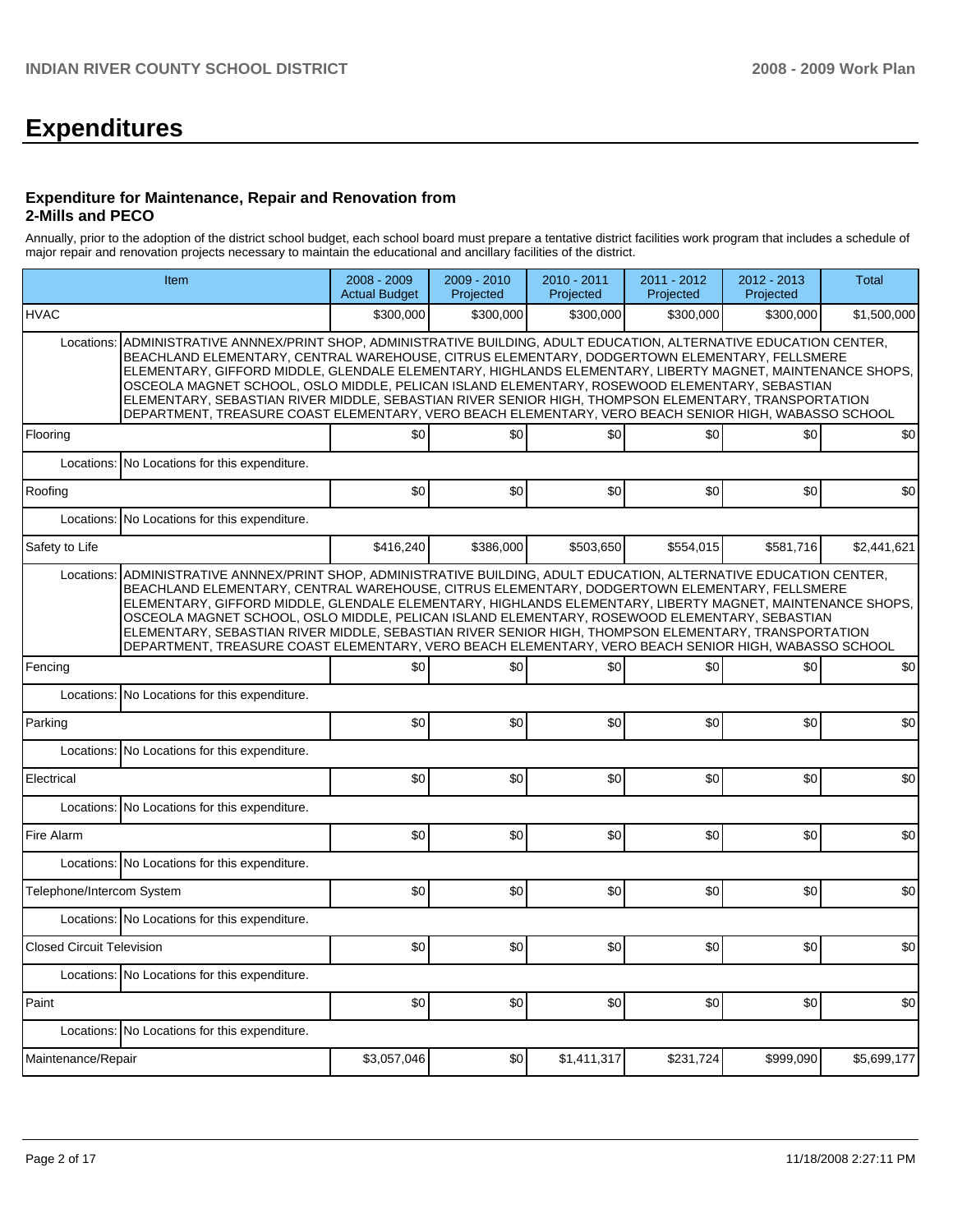Locations: ADMINISTRATIVE ANNNEX/PRINT SHOP, ADMINISTRATIVE BUILDING, ADULT EDUCATION, ALTERNATIVE EDUCATION CENTER, BEACHLAND ELEMENTARY, CENTRAL WAREHOUSE, CITRUS ELEMENTARY, DODGERTOWN ELEMENTARY, FELLSMERE ELEMENTARY, GIFFORD MIDDLE, GLENDALE ELEMENTARY, HIGHLANDS ELEMENTARY, LIBERTY MAGNET, MAINTENANCE SHOPS, OSCEOLA MAGNET SCHOOL, OSLO MIDDLE, PELICAN ISLAND ELEMENTARY, ROSEWOOD ELEMENTARY, SEBASTIAN ELEMENTARY, SEBASTIAN RIVER MIDDLE, SEBASTIAN RIVER SENIOR HIGH, THOMPSON ELEMENTARY, TRANSPORTATION DEPARTMENT, TREASURE COAST ELEMENTARY, VERO BEACH ELEMENTARY, VERO BEACH SENIOR HIGH, WABASSO SCHOOL

| Sub Total: | \$3,773,286 | \$686,000 | \$2,214,967 | \$1.085.739 | \$1,880,806 | \$9,640,798 |
|------------|-------------|-----------|-------------|-------------|-------------|-------------|
|            |             |           |             |             |             |             |

| PECO Maintenance Expenditures | \$806.569   | \$1.026.000 | \$1.015.000 | \$1.026.000 | \$1.015.000 | \$4,888,569 |
|-------------------------------|-------------|-------------|-------------|-------------|-------------|-------------|
| Two Mill Sub Total: I         | \$3,133,572 | \$0         | \$1.539.967 | \$399,739   | \$1,205,806 | \$6,279,084 |

| Other Items                                                                                                                                                                                                                                                                                                                                                                                                                                                                                                                                                                                                                                       | $2008 - 2009$<br><b>Actual Budget</b>                                                                                                                                                                                                                                                                                                                                                                                                                                                                                                                                                                                                             | $2009 - 2010$<br>Projected | $2010 - 2011$<br>Projected | $2011 - 2012$<br>Projected | $2012 - 2013$<br>Projected | Total        |  |  |
|---------------------------------------------------------------------------------------------------------------------------------------------------------------------------------------------------------------------------------------------------------------------------------------------------------------------------------------------------------------------------------------------------------------------------------------------------------------------------------------------------------------------------------------------------------------------------------------------------------------------------------------------------|---------------------------------------------------------------------------------------------------------------------------------------------------------------------------------------------------------------------------------------------------------------------------------------------------------------------------------------------------------------------------------------------------------------------------------------------------------------------------------------------------------------------------------------------------------------------------------------------------------------------------------------------------|----------------------------|----------------------------|----------------------------|----------------------------|--------------|--|--|
| <b>ICommunications Districtwide</b>                                                                                                                                                                                                                                                                                                                                                                                                                                                                                                                                                                                                               | \$100,000                                                                                                                                                                                                                                                                                                                                                                                                                                                                                                                                                                                                                                         | \$100,000                  | \$100,000                  | \$100,000                  | \$100,000                  | \$500,000    |  |  |
|                                                                                                                                                                                                                                                                                                                                                                                                                                                                                                                                                                                                                                                   | Locations ADMINISTRATIVE ANNNEX/PRINT SHOP, ADMINISTRATIVE BUILDING, ADULT EDUCATION, ALTERNATIVE EDUCATION CENTER,<br>BEACHLAND ELEMENTARY, CENTRAL WAREHOUSE, CITRUS ELEMENTARY, DODGERTOWN ELEMENTARY, FELLSMERE<br>ELEMENTARY, GIFFORD MIDDLE, GLENDALE ELEMENTARY, HIGHLANDS ELEMENTARY, LIBERTY MAGNET, MAINTENANCE<br>SHOPS, OSCEOLA MAGNET SCHOOL, OSLO MIDDLE, PELICAN ISLAND ELEMENTARY, ROSEWOOD ELEMENTARY, SEBASTIAN<br>ELEMENTARY, SEBASTIAN RIVER MIDDLE, SEBASTIAN RIVER SENIOR HIGH, THOMPSON ELEMENTARY, TRANSPORTATION<br>DEPARTMENT, TREASURE COAST ELEMENTARY, VERO BEACH ELEMENTARY, VERO BEACH SENIOR HIGH, WABASSO SCHOOL |                            |                            |                            |                            |              |  |  |
| ADA Compliance Districtwide                                                                                                                                                                                                                                                                                                                                                                                                                                                                                                                                                                                                                       | \$66,855                                                                                                                                                                                                                                                                                                                                                                                                                                                                                                                                                                                                                                          | \$240,000                  | \$240,000                  | \$240,000                  | \$240,000                  | \$1,026,855  |  |  |
| Locations ADMINISTRATIVE ANNNEX/PRINT SHOP, ADMINISTRATIVE BUILDING, ADULT EDUCATION, ALTERNATIVE EDUCATION CENTER,<br>BEACHLAND ELEMENTARY, CENTRAL WAREHOUSE, CITRUS ELEMENTARY, DODGERTOWN ELEMENTARY, FELLSMERE<br>ELEMENTARY, GIFFORD MIDDLE, GLENDALE ELEMENTARY, HIGHLANDS ELEMENTARY, LIBERTY MAGNET, MAINTENANCE<br>SHOPS, OSCEOLA MAGNET SCHOOL, OSLO MIDDLE, PELICAN ISLAND ELEMENTARY, ROSEWOOD ELEMENTARY, SEBASTIAN<br>ELEMENTARY, SEBASTIAN RIVER MIDDLE, SEBASTIAN RIVER SENIOR HIGH, THOMPSON ELEMENTARY, TRANSPORTATION<br>DEPARTMENT, TREASURE COAST ELEMENTARY, VERO BEACH ELEMENTARY, VERO BEACH SENIOR HIGH, WABASSO SCHOOL |                                                                                                                                                                                                                                                                                                                                                                                                                                                                                                                                                                                                                                                   |                            |                            |                            |                            |              |  |  |
| Total:                                                                                                                                                                                                                                                                                                                                                                                                                                                                                                                                                                                                                                            | \$3,940,141                                                                                                                                                                                                                                                                                                                                                                                                                                                                                                                                                                                                                                       | \$1,026,000                | \$2,554,967                | \$1,425,739                | \$2,220,806                | \$11,167,653 |  |  |

#### **Local Two Mill Expenditure For Maintenance, Repair and Renovation**

Anticipated expenditures expected from local funding sources over the years covered by the current work plan.

| <b>Item</b>                             | $2008 - 2009$<br><b>Actual Budget</b> | 2009 - 2010<br>Projected | $2010 - 2011$<br>Projected | 2011 - 2012<br>Projected | $2012 - 2013$<br>Projected | Total        |
|-----------------------------------------|---------------------------------------|--------------------------|----------------------------|--------------------------|----------------------------|--------------|
| Remaining Maint and Repair from 2 Mills | \$3,133,572                           | \$0                      | \$1,539,967                | \$399,739                | \$1,205,806                | \$6,279,084  |
| Maintenance/Repair Salaries             | \$0                                   | \$0                      | \$0                        | \$0                      | \$0                        | \$0          |
| School Bus Purchases                    | \$1,350,000                           | \$2,000,000              | \$2,000,000                | \$2,000,000              | \$2,250,000                | \$9,600,000  |
| <b>IOther Vehicle Purchases</b>         | \$675,000                             | \$0                      | \$0                        | \$0                      | \$0                        | \$675,000    |
| Capital Outlay Equipment                | \$1,266,914                           | \$1,268,661              | \$1,186,093                | \$1,365,436              | \$1,438,709                | \$6,525,813  |
| Rent/Lease Payments                     | \$88,300                              | \$88,300                 | \$0                        | \$0                      | \$0                        | \$176,600    |
| ICOP Debt Service                       | \$14,940,613                          | \$14,942,937             | \$14,944,612               | \$16,143,802             | \$16,143,102               | \$77,115,066 |
| Rent/Lease Relocatables                 | \$4,250,000                           | \$3,265,000              | \$3,250,000                | \$3,650,000              | \$2,875,000                | \$17,290,000 |
| Environmental Problems                  | \$70,000                              | \$70,000                 | \$70,000                   | \$70,000                 | \$70,000                   | \$350,000    |
| ls.1011.14 Debt Service                 | \$0                                   | \$0                      | \$0                        | \$0                      | \$0                        | \$0          |
| Special Facilities Account              | \$0                                   | \$0                      | \$0                        | \$0                      | \$0                        | \$0          |
| Site Acquisition - Districtwide         | \$1,500,000                           | \$1,392,565              | \$1,500,000                | \$1,500,000              | \$1,500,000                | \$7,392,565  |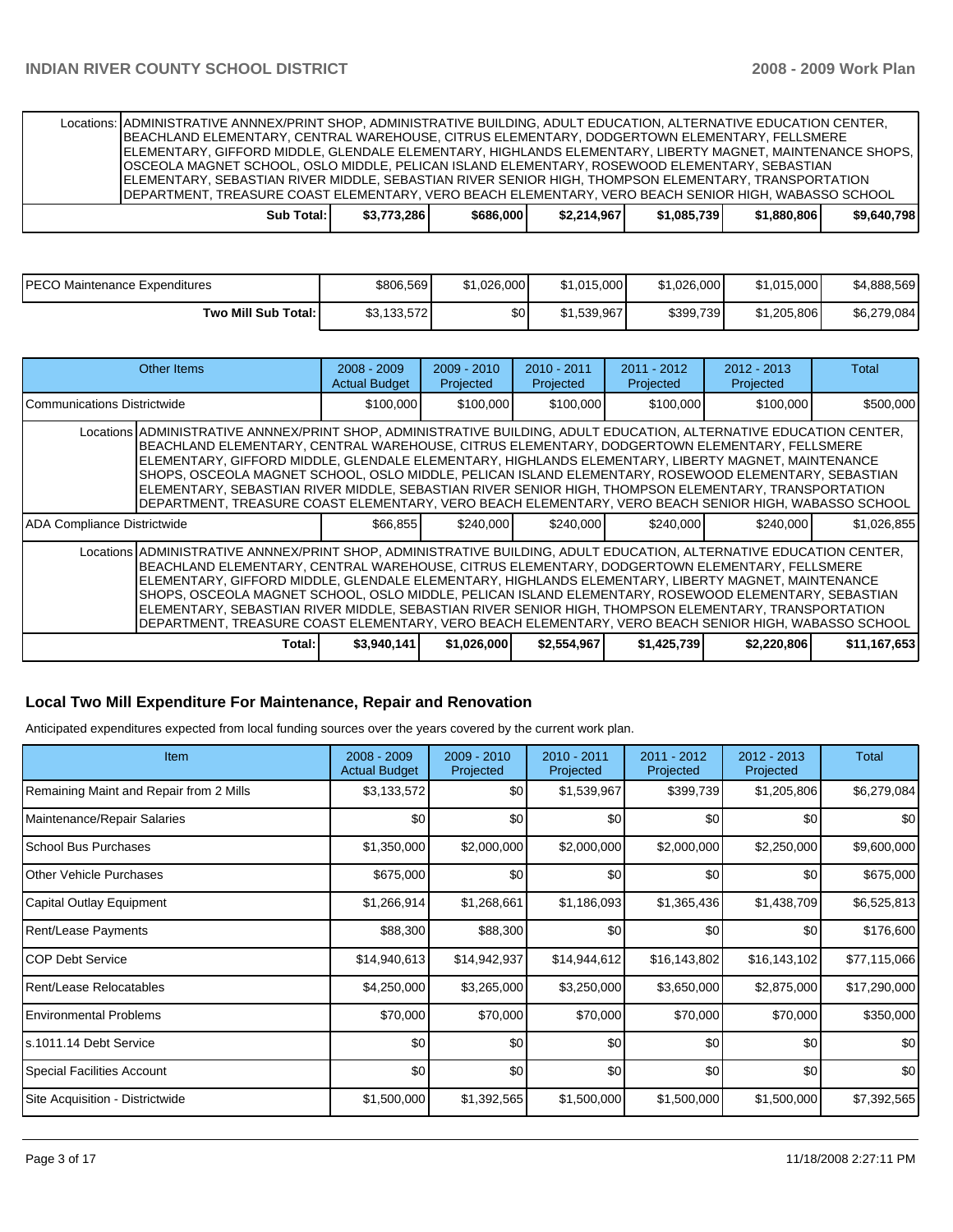| <b>Educational Technology</b>    | \$3,333,309  | \$3,613,306  | \$3,926,904  | \$4,124,954  | \$4,331,202  | \$19,329,675  |
|----------------------------------|--------------|--------------|--------------|--------------|--------------|---------------|
| Capital Maintenance Buyback      | \$0          | \$3,474,170  | \$3,474,170  | \$3,474,170  | \$3.474.170  | \$13,896,680  |
| <b>Local Expenditure Totals:</b> | \$30,607,708 | \$30,114,939 | \$31,891,746 | \$32,728,101 | \$33,287,989 | \$158,630,483 |

# **Revenue**

#### **2 Mill Revenue Source**

Schedule of Estimated Capital Outlay Revenue from each currently approved source which is estimated to be available for expenditures on the projects included in the tentative district facilities work program. All amounts are NET after considering carryover balances, interest earned, new COP's, 1011.14 and 1011.15 loans, etc. Districts cannot use 2-Mill funds for salaries except for those explicitly associated with maintenance/repair projects. (1011.71 (5), F.S.)

| Item                                                                              | Fund | $2008 - 2009$<br><b>Actual Value</b> | $2009 - 2010$<br>Projected | $2010 - 2011$<br>Projected | $2011 - 2012$<br>Projected | $2012 - 2013$<br>Projected | Total            |
|-----------------------------------------------------------------------------------|------|--------------------------------------|----------------------------|----------------------------|----------------------------|----------------------------|------------------|
| (1) Non-exempt property<br>assessed valuation                                     |      | \$18,410,651,454                     | \$18,962,970,998           | \$19,531,860,128           | \$20,117,815,931           | \$20,721,350,409           | \$97,744,648,920 |
| $(2)$ The Millege projected for<br>discretionary capital outlay per<br>ls.1011.71 |      | 1.75                                 | 1.75                       | 1.75                       | 1.75                       | 1.75                       |                  |
| $(3)$ Full value of the 2-Mill<br>discretionary capital outlay per<br>ls.1011.71  |      | \$30,607,708                         | \$31,525,939               | \$32,471,717               | \$33,445,869               | \$34,449,245               | \$162,500,478    |
| $(4)$ Value of the portion of the 2-<br>Mills ACTUALLY levied                     | 370  | \$30,607,708                         | \$31,525,939               | \$32,471,717               | \$33,445,869               | \$34,449,245               | \$162,500,478    |
| $(5)$ Difference of lines $(3)$ and $(4)$                                         |      | \$0                                  | \$0                        | \$0                        | \$0                        | \$0                        | \$0              |

### **PECO Revenue Source**

The figure in the row designated "PECO Maintenance" will be subtracted from funds available for new construction because PECO maintenance dollars cannot be used for new construction.

| Item                                 | Fund             | $2008 - 2009$<br><b>Actual Budget</b> | $2009 - 2010$<br>Projected | $2010 - 2011$<br>Projected | $2011 - 2012$<br>Projected | $2012 - 2013$<br>Projected | Total       |
|--------------------------------------|------------------|---------------------------------------|----------------------------|----------------------------|----------------------------|----------------------------|-------------|
| IPECO New Construction               | 340 <sub>l</sub> | \$1.021.497                           | \$324,000                  | \$373,000                  | \$427,000                  | \$89,000                   | \$2,234,497 |
| <b>PECO Maintenance Expenditures</b> |                  | \$806.569                             | \$1,026,000                | \$1,015,000                | \$1,026,000                | \$1,015,000                | \$4,888,569 |
|                                      |                  | \$1,828,066                           | \$1,350,000                | \$1,388,000                | \$1,453,000                | \$1,104,000                | \$7,123,066 |

### **CO & DS Revenue Source**

Revenue from Capital Outlay and Debt Service funds.

| Item                                            | Fund | $2008 - 2009$<br><b>Actual Budget</b> | $2009 - 2010$<br>Projected | $2010 - 2011$<br>Projected | $2011 - 2012$<br>Projected | $2012 - 2013$<br>Projected | Total     |
|-------------------------------------------------|------|---------------------------------------|----------------------------|----------------------------|----------------------------|----------------------------|-----------|
| CO & DS Cash Flow-through<br><b>Distributed</b> | 360  | \$177.295                             | \$177.295                  | \$177.295                  | \$177.295                  | \$177.295                  | \$886.475 |
| CO & DS Interest on<br>Undistributed CO         | 360  | \$15.324                              | \$15.324                   | \$15.324                   | \$15.324                   | \$15.324                   | \$76,620  |
|                                                 |      | \$192,619                             | \$192.619                  | \$192.619                  | \$192.619                  | \$192.619                  | \$963,095 |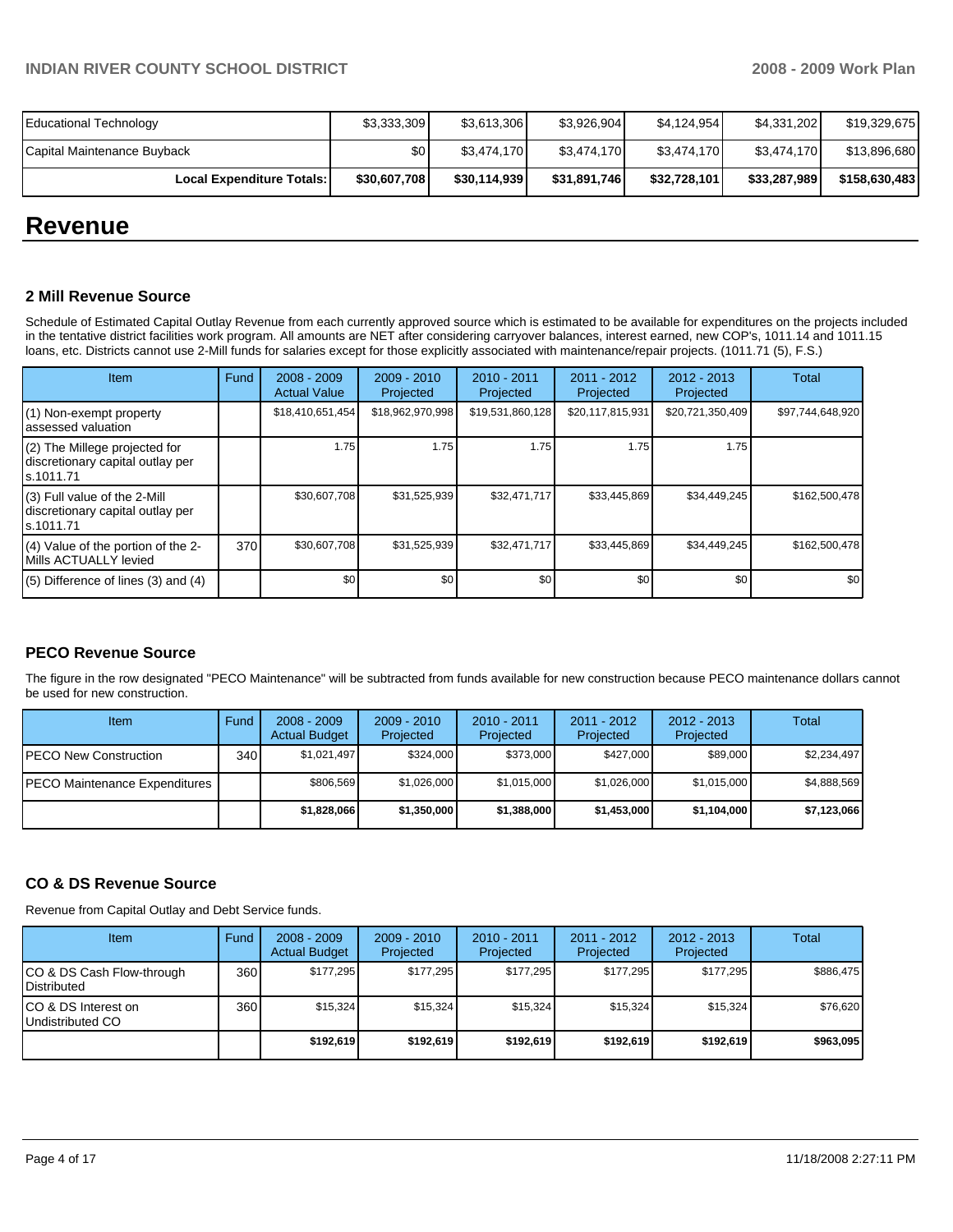#### **Fair Share Revenue Source**

All legally binding commitments for proportionate fair-share mitigation for impacts on public school facilities must be included in the 5-year district work program.

Nothing reported for this section.

#### **Sales Surtax Referendum**

Specific information about any referendum for a 1-cent or ½-cent surtax referendum during the previous year.

**Did the school district hold a surtax referendum during the past fiscal year 2007 - 2008?** No

#### **Additional Revenue Source**

Any additional revenue sources

| Item                                                                                                   | 2008 - 2009<br><b>Actual Value</b> | $2009 - 2010$<br>Projected | $2010 - 2011$<br>Projected | 2011 - 2012<br>Projected | 2012 - 2013<br>Projected | <b>Total</b> |
|--------------------------------------------------------------------------------------------------------|------------------------------------|----------------------------|----------------------------|--------------------------|--------------------------|--------------|
| Proceeds from a s.1011.14/15 F.S. Loans                                                                | \$0                                | \$0                        | \$0                        | \$0                      | \$0                      | \$0          |
| District Bonds - Voted local bond<br>referendum proceeds per s.9, Art VII<br><b>State Constitution</b> | \$0                                | \$0                        | \$0                        | \$0                      | \$0                      | \$0          |
| Proceeds from Special Act Bonds                                                                        | \$0                                | \$0                        | \$0                        | \$0                      | \$0                      | \$0          |
| Estimated Revenue from CO & DS Bond<br>Sale                                                            | \$0                                | \$0                        | \$0                        | \$0                      | \$0                      | \$0          |
| Proceeds from Voted Capital<br>Improvements millage                                                    | \$0                                | \$0                        | \$0                        | \$0                      | \$0                      | \$0          |
| Other Revenue for Other Capital Projects                                                               | \$0                                | \$0                        | \$0                        | \$0                      | \$0                      | \$0          |
| Proceeds from 1/2 cent sales surtax<br>authorized by school board                                      | \$0                                | \$0                        | \$0                        | \$0                      | \$0                      | \$0          |
| Proceeds from local governmental<br>infrastructure sales surtax                                        | \$0                                | \$0                        | \$0                        | \$0                      | \$0                      | \$0          |
| Proceeds from Certificates of<br>Participation (COP's) Sale                                            | \$55,000,000                       | \$0                        | \$0                        | \$18,000,000             | \$0                      | \$73,000,000 |
| Classrooms First Bond proceeds amount<br>authorized in FY 1997-98                                      | \$0                                | \$0                        | \$0                        | \$0                      | \$0                      | \$0          |
| <b>Classrooms for Kids</b>                                                                             | \$0                                | \$0                        | \$0                        | \$0                      | \$0                      | \$0          |
| <b>District Equity Recognition</b>                                                                     | \$0                                | \$0                        | \$0                        | \$0                      | \$0                      | \$0          |
| <b>Federal Grants</b>                                                                                  | \$0                                | \$0                        | \$0                        | \$0                      | \$0                      | \$0          |
| Proportionate share mitigation (actual<br>cash revenue only, not in kind donations)                    | \$0                                | \$0                        | \$0                        | \$0                      | \$0                      | \$0          |
| Impact fees received                                                                                   | \$0                                | \$0                        | \$0                        | \$0                      | \$0                      | \$0          |
| Private donations                                                                                      | \$0                                | \$0                        | \$0                        | \$0                      | \$0                      | \$0          |
| Grants from local governments or not-for-<br>profit organizations                                      | \$0                                | \$0                        | \$0                        | \$0                      | \$0                      | \$0          |
| Interest, Including Profit On Investment                                                               | \$1,424,381                        | \$1,042,381                | \$1,042,381                | \$1,042,381              | \$1,042,381              | \$5,593,905  |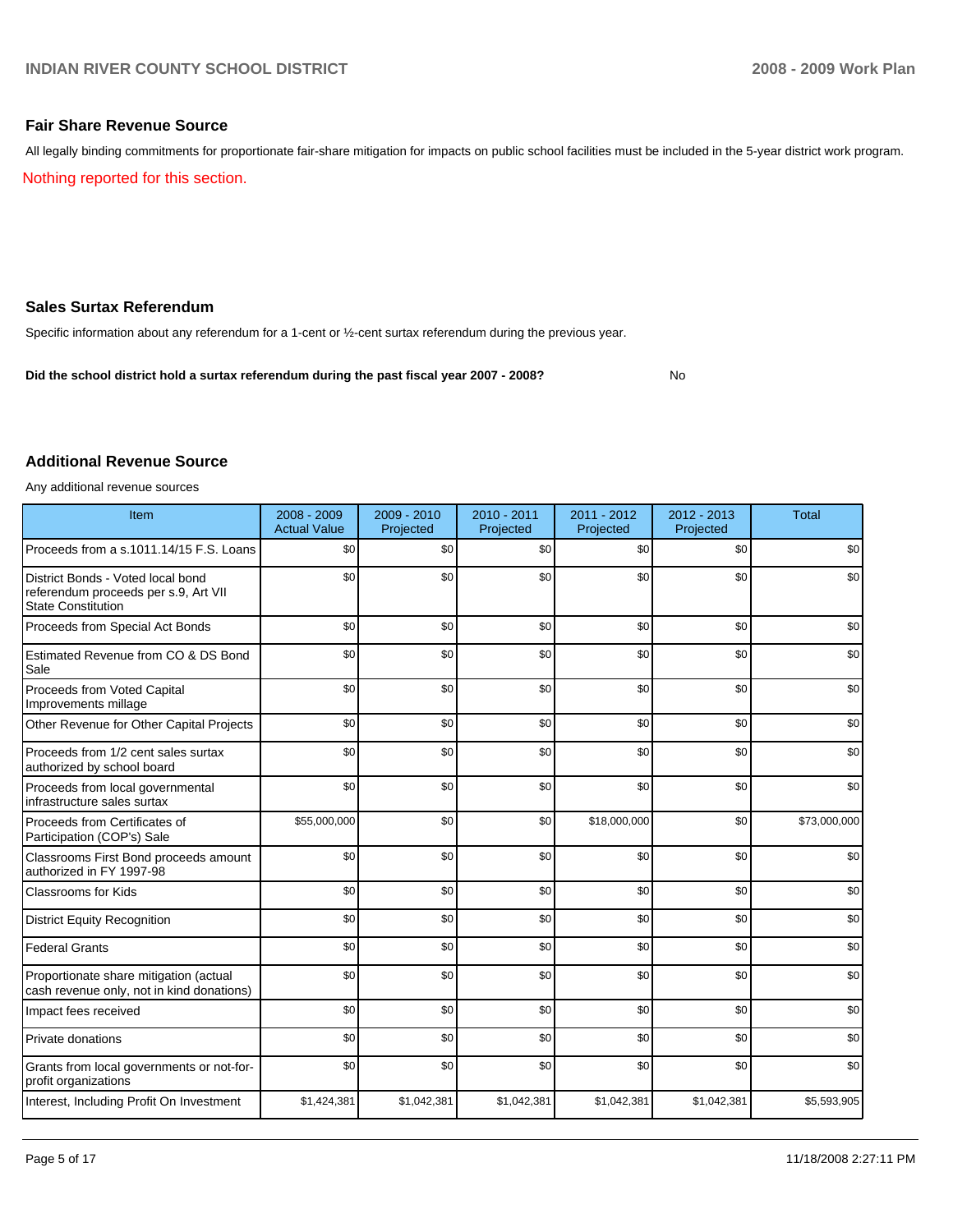| Revenue from Bonds pledging proceeds<br>Ifrom 1 cent or 1/2 cent Sales Surtax | \$0              | \$0         | \$0         | \$0              | \$0         | \$0           |
|-------------------------------------------------------------------------------|------------------|-------------|-------------|------------------|-------------|---------------|
| <b>IFund Balance Carried Forward</b>                                          | \$24,941,868     | \$0         | \$0         | \$0              | \$0         | \$24,941,868  |
| Obligated Fund Balance Carried Forward                                        | \$0 <sub>1</sub> | \$0         | \$0         | \$0              | \$0         | \$0           |
| Special Facilities Account                                                    | \$30,000         | \$30,000    | \$30,000    | \$30,000         | \$30,000    | \$150,000     |
| 10ne Cent - 1/2 Cent Sales Surtax Debt<br>l Service i                         | \$0 <sub>1</sub> | \$0         | \$0         | \$0 <sub>1</sub> | \$0         | \$0           |
| <b>Subtotal</b>                                                               | \$81,396,249     | \$1,072,381 | \$1,072,381 | \$19,072,381     | \$1,072,381 | \$103,685,773 |

# **Total Revenue Summary**

| Item Name                                              | $2008 - 2009$<br><b>Budget</b> | $2009 - 2010$<br>Projected | $2010 - 2011$<br>Projected | $2011 - 2012$<br>Projected | $2012 - 2013$<br><b>Projected</b> | <b>Five Year Total</b> |
|--------------------------------------------------------|--------------------------------|----------------------------|----------------------------|----------------------------|-----------------------------------|------------------------|
| Local Two Mill Discretionary Capital<br>Outlay Revenue | \$30,607,708                   | \$31,525,939               | \$32,471,717               | \$33,445,869               | \$34,449,245                      | \$162,500,478          |
| PECO and 2 Mill Maint and Other 2 Mill<br>Expenditures | (\$30,607,708)                 | (\$30,114,939)             | (\$31,891,746)             | (S32, 728, 101)            | (\$33,287,989)                    | (\$158,630,483)        |
| IPECO Maintenance Revenue                              | \$806.569                      | \$1,026,000                | \$1.015.000                | \$1,026,000                | \$1.015.000                       | \$4,888,569            |
| <b>Available 2 Mill for New Construction</b>           | \$0                            | \$1,411,000                | \$579.971                  | \$717,768                  | \$1,161,256                       | \$3,869,995            |

| <b>Item Name</b>                      | $2008 - 2009$<br><b>Budget</b> | $2009 - 2010$<br>Projected | 2010 - 2011<br>Projected | 2011 - 2012<br>Projected | $2012 - 2013$<br>Projected | <b>Five Year Total</b> |
|---------------------------------------|--------------------------------|----------------------------|--------------------------|--------------------------|----------------------------|------------------------|
| ICO & DS Revenue                      | \$192,619                      | \$192,619                  | \$192,619                | \$192,619                | \$192,619                  | \$963,095              |
| <b>IPECO New Construction Revenue</b> | \$1,021,497                    | \$324.000                  | \$373,000                | \$427,000                | \$89,000                   | \$2,234,497            |
| Other/Additional Revenue              | \$81,396,249                   | \$1,072,381                | \$1.072.381              | \$19.072.381             | \$1.072.381                | \$103,685,773          |
| <b>Total Additional Revenuel</b>      | \$82,610,365                   | \$1,589,000                | \$1,638,000              | \$19,692,000             | \$1,354,000                | \$106,883,365          |
| <b>Total Available Revenue</b>        | \$82,610,365                   | \$3,000,000                | \$2.217.971              | \$20,409,768             | \$2,515,256                | \$110,753,360          |

# **Project Schedules**

### **Capacity Project Schedules**

A schedule of capital outlay projects necessary to ensure the availability of satisfactory classrooms for the projected student enrollment in K-12 programs.

| <b>Project Description</b> | Location                  |                  | $2008 - 2009$ | $2009 - 2010$    | $2010 - 2011$ | $2011 - 2012$ | 2012 - 2013 | Total | Funded  |
|----------------------------|---------------------------|------------------|---------------|------------------|---------------|---------------|-------------|-------|---------|
| New Middle School<br>"BB"  | Location not<br>specified | Planned<br>Cost: | \$0           | \$0 <sub>1</sub> | \$0           | \$0           | \$0         |       | \$0 Yes |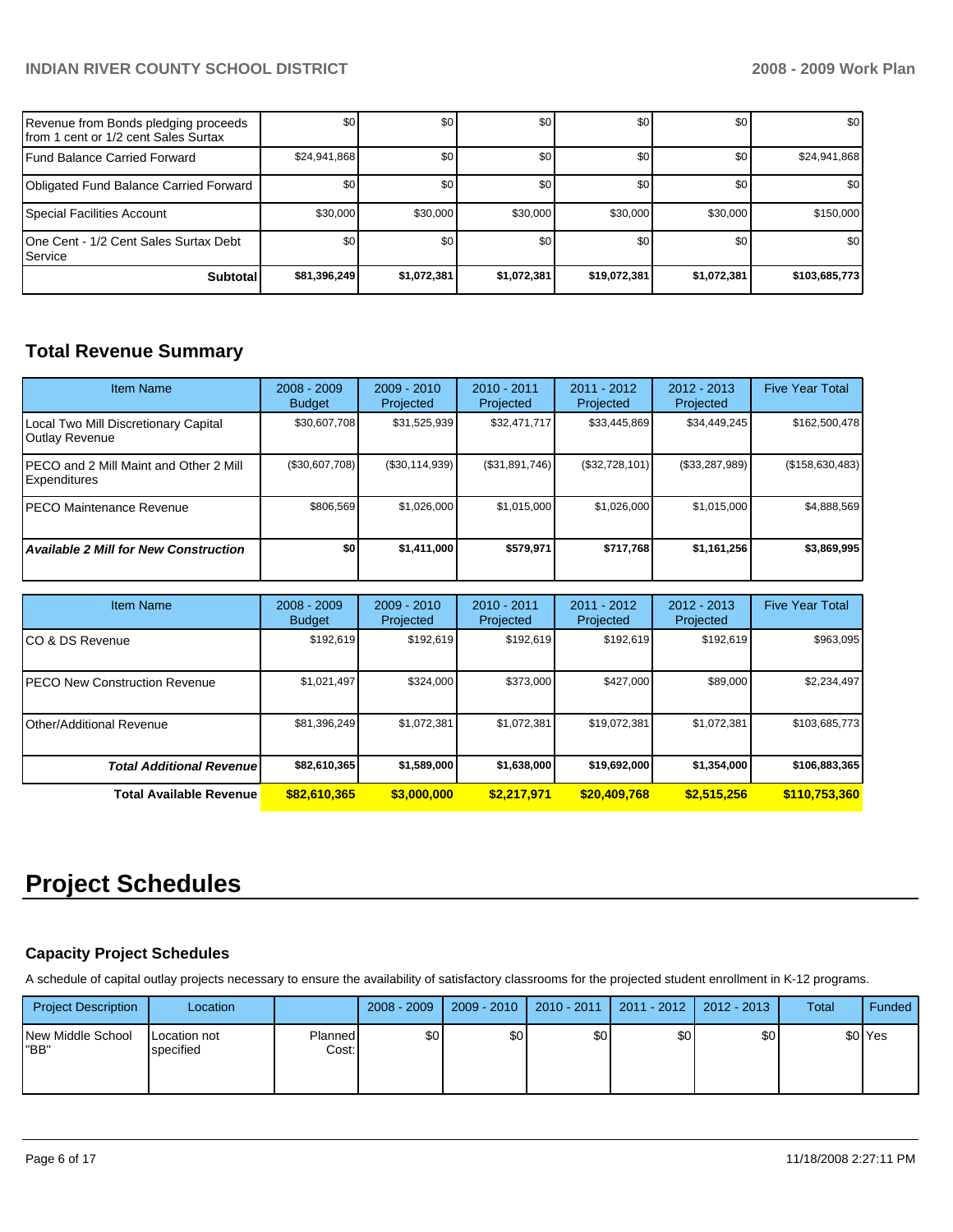|                                                                                               |                                        | <b>Student Stations:</b> | 0            | 1,329   | 0           | 0            | $\overline{0}$ | 1,329            |         |
|-----------------------------------------------------------------------------------------------|----------------------------------------|--------------------------|--------------|---------|-------------|--------------|----------------|------------------|---------|
|                                                                                               |                                        | <b>Total Classrooms:</b> | 0            | 58      | 0           | 0            | 0              | 58               |         |
|                                                                                               |                                        | Gross Sq Ft:             |              | 167,500 | $\mathbf 0$ | $\Omega$     | 0              | 167,500          |         |
| New Elementary<br>School "C"                                                                  | Location not<br>specified              | Planned<br>Cost:         | \$0          | \$0     | \$0         | \$18,000,000 | \$0            | \$18,000,000 Yes |         |
|                                                                                               |                                        | <b>Student Stations:</b> | $\mathbf 0$  | 0       | 0           | 0            | 750            | 750              |         |
|                                                                                               |                                        | <b>Total Classrooms:</b> | 0            | 0       | $\mathbf 0$ | 0            | 38             | 38               |         |
|                                                                                               |                                        | Gross Sq Ft:             | $\mathbf 0$  | 0       | $\mathbf 0$ | 0            | 78,131         | 78,131           |         |
| Concrete Modulars -<br>As Needed<br>Districtwide                                              | Location not<br>specified              | Planned<br>Cost:         | \$0          | \$0     | \$0         | \$0          | \$0            |                  | \$0 Yes |
|                                                                                               |                                        | <b>Student Stations:</b> | 88           | 0       | 0           | 0            | 0              | 88               |         |
|                                                                                               |                                        | <b>Total Classrooms:</b> | 4            | 0       | $\mathbf 0$ | 0            | $\mathbf 0$    | 4                |         |
|                                                                                               |                                        | Gross Sq Ft:             | 3,440        | 0       | $\mathbf 0$ | $\mathbf 0$  | 0              | 3,440            |         |
| Osceola Magnet<br>Replacement<br>Increase School<br>Capacity to 750                           | <b>OSCEOLA MAGNET</b><br><b>SCHOOL</b> | Planned<br>Cost:         | \$20,000,000 | \$0     | \$0         | \$0          | \$0            | \$20,000,000 Yes |         |
|                                                                                               |                                        | <b>Student Stations:</b> | 0            | 0       | 750         | 0            | 0              | 750              |         |
|                                                                                               |                                        | <b>Total Classrooms:</b> | 0            | 0       | 38          | 0            | 0              | 38               |         |
|                                                                                               |                                        | Gross Sq Ft:             | $\mathbf 0$  | 0       | 78,000      | 0            | 0              | 78,000           |         |
| Vero Beach<br><b>Elementary School</b><br>Replacement -<br>Increase School<br>Capacity to 750 | <b>VERO BEACH</b><br><b>ELEMENTARY</b> | Planned<br>Cost:         | \$20,000,000 | \$0     | \$0         | \$0          | \$0            | \$20,000,000 Yes |         |
|                                                                                               |                                        | <b>Student Stations:</b> | 0            | 0       | 750         | 0            | $\pmb{0}$      | 750              |         |
|                                                                                               |                                        | Total Classrooms:        | 0            | 0       | 38          | $\mathbf 0$  | 0              | 38               |         |
|                                                                                               |                                        | Gross Sq Ft:             | 0            | 0       | 78,000      | 0            | 0              | 78,000           |         |
|                                                                                               |                                        | <b>Planned Cost:</b>     | \$40,000,000 | \$0     | \$0         | \$18,000,000 | \$0            | \$58,000,000     |         |
|                                                                                               |                                        | <b>Student Stations:</b> | 88           | 1,329   | 1,500       | 0            | 750            | 3,667            |         |
|                                                                                               |                                        | <b>Total Classrooms:</b> | 4            | 58      | 76          | 0            | 38             | 176              |         |
|                                                                                               |                                        | Gross Sq Ft:             | 3,440        | 167,500 | 156,000     | $\pmb{0}$    | 78,131         | 405,071          |         |

# **Other Project Schedules**

Major renovations, remodeling, and additions of capital outlay projects that do not add capacity to schools.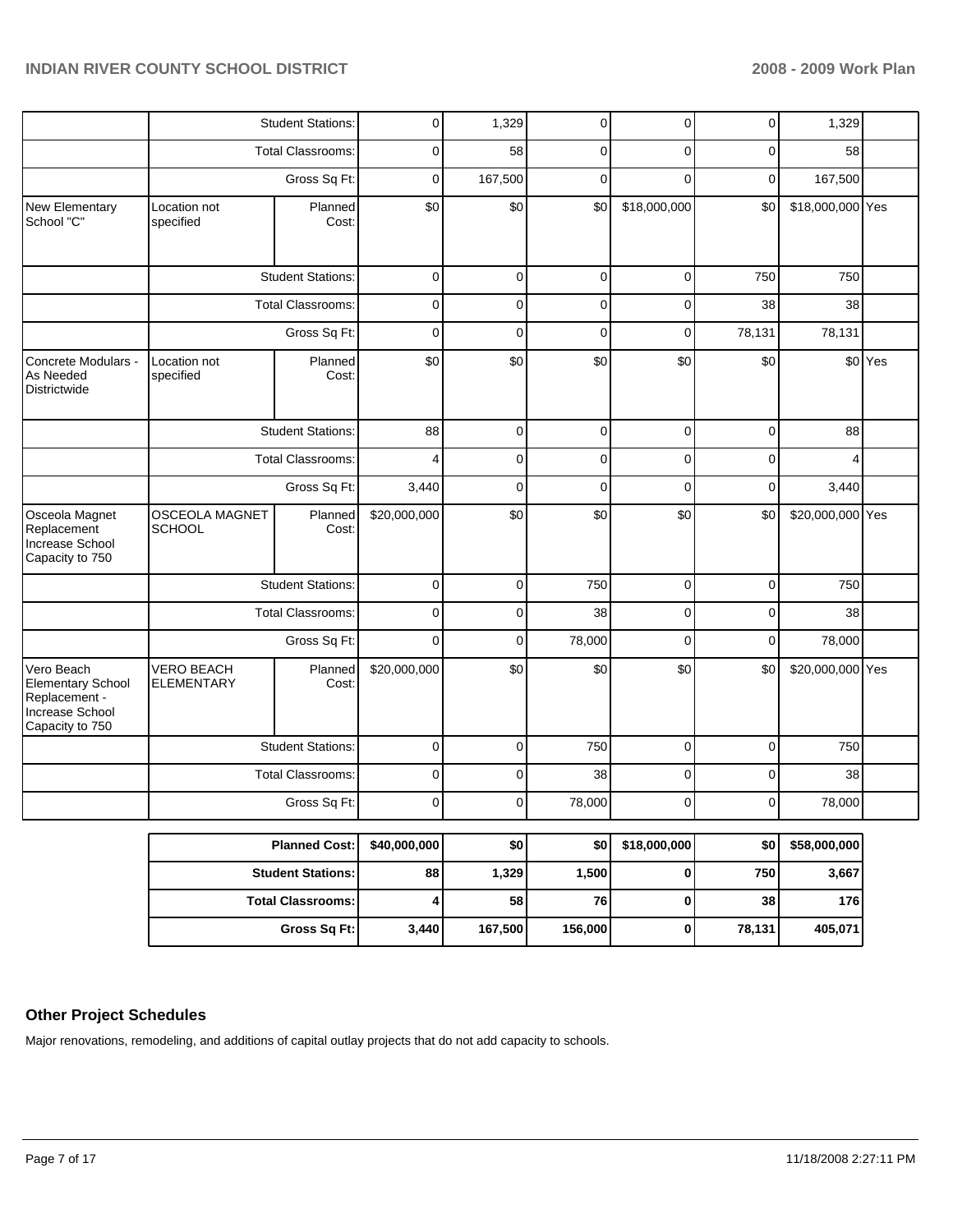| <b>Project Description</b>                            | Location                                      | $2008 - 2009$<br><b>Actual Budget</b> | $2009 - 2010$<br>Projected | $2010 - 2011$<br>Projected | 2011 - 2012<br>Projected | $2012 - 2013$<br>Projected | <b>Total</b>     | Funded             |
|-------------------------------------------------------|-----------------------------------------------|---------------------------------------|----------------------------|----------------------------|--------------------------|----------------------------|------------------|--------------------|
| Freshman Learning Center<br>Renovation                | <b>VERO BEACH SENIOR</b><br><b>HIGH</b>       | \$130,000                             | \$3,000,000                | \$0                        | \$0                      | \$0                        | \$3,130,000 Yes  |                    |
| Wabasso School Renovation                             | <b>WABASSO SCHOOL</b>                         | \$0                                   | \$0                        | \$0                        | \$0                      | \$0                        |                  | \$0 <sup>Yes</sup> |
| <b>Sports Facility Upgrade</b>                        | <b>SEBASTIAN RIVER</b><br><b>SENIOR HIGH</b>  | \$5,875,000                           | \$0                        | \$0                        | \$0                      | \$0                        | \$5,875,000 Yes  |                    |
| New Administration Facility                           | <b>ADMINISTRATIVE</b><br><b>BUILDING</b>      | \$13,000,000                          | \$0                        | \$0                        | \$0                      | \$0                        | \$13,000,000 Yes |                    |
| New Planning & Operations<br>Replacement              | Location not specified                        | \$12,000,000                          | \$0                        | \$0                        | \$0                      | \$0                        | \$12,000,000 Yes |                    |
| Vero Beach High School<br><b>Restoration - Part 4</b> | VERO BEACH SENIOR<br><b>HIGH</b>              | \$3,500,000                           | \$0                        | \$0                        | \$0                      | \$0                        | \$3,500,000 Yes  |                    |
| <b>Adult Education Programs</b>                       | <b>ALTERNATIVE</b><br><b>EDUCATION CENTER</b> | \$200,000                             | \$0                        | \$0                        | \$0                      | \$0                        | \$200,000 Yes    |                    |
| North County Bus Parking<br>Facility                  | TRANSPORTATION<br><b>DEPARTMENT</b>           | \$1,150,000                           | \$0                        | \$0                        | \$0                      | \$0                        | \$1,150,000 Yes  |                    |
| Districtwide Minor Capital<br>Projects                | Location not specified                        | \$1,808,050                           | \$0                        | \$1,917,971                | \$2,109,768              | \$2,215,256                | \$8,051,045 Yes  |                    |
| Cafeteria & HVAC<br>Replacement                       | <b>DODGERTOWN</b><br><b>ELEMENTARY</b>        | \$1,000,000                           | \$0                        | \$0                        | \$0                      | \$0                        | \$1,000,000 Yes  |                    |
| Districtwide Portable<br>Renovation                   | Location not specified                        | \$300,000                             | \$0                        | \$300,000                  | \$300,000                | \$300,000                  | \$1,200,000 Yes  |                    |
| Capital Maintenance Buyback                           | Location not specified                        | \$3,474,170                           | \$0                        | \$0                        | \$0                      | \$0                        | \$3,474,170 Yes  |                    |
| Districtwide ADA Compliance                           | Location not specified                        | \$173,145                             | \$0                        | \$0                        | \$0                      | \$0                        | \$173,145 Yes    |                    |
|                                                       |                                               | \$42,610,365                          | \$3,000,000                | \$2,217,971                | \$2,409,768              | \$2,515,256                | \$52,753,360     |                    |

### **Additional Project Schedules**

Any projects that are not identified in the last approved educational plant survey.

Nothing reported for this section.

#### **Non Funded Growth Management Project Schedules**

Schedule indicating which projects, due to planned development, that CANNOT be funded from current revenues projected over the next five years.

Nothing reported for this section.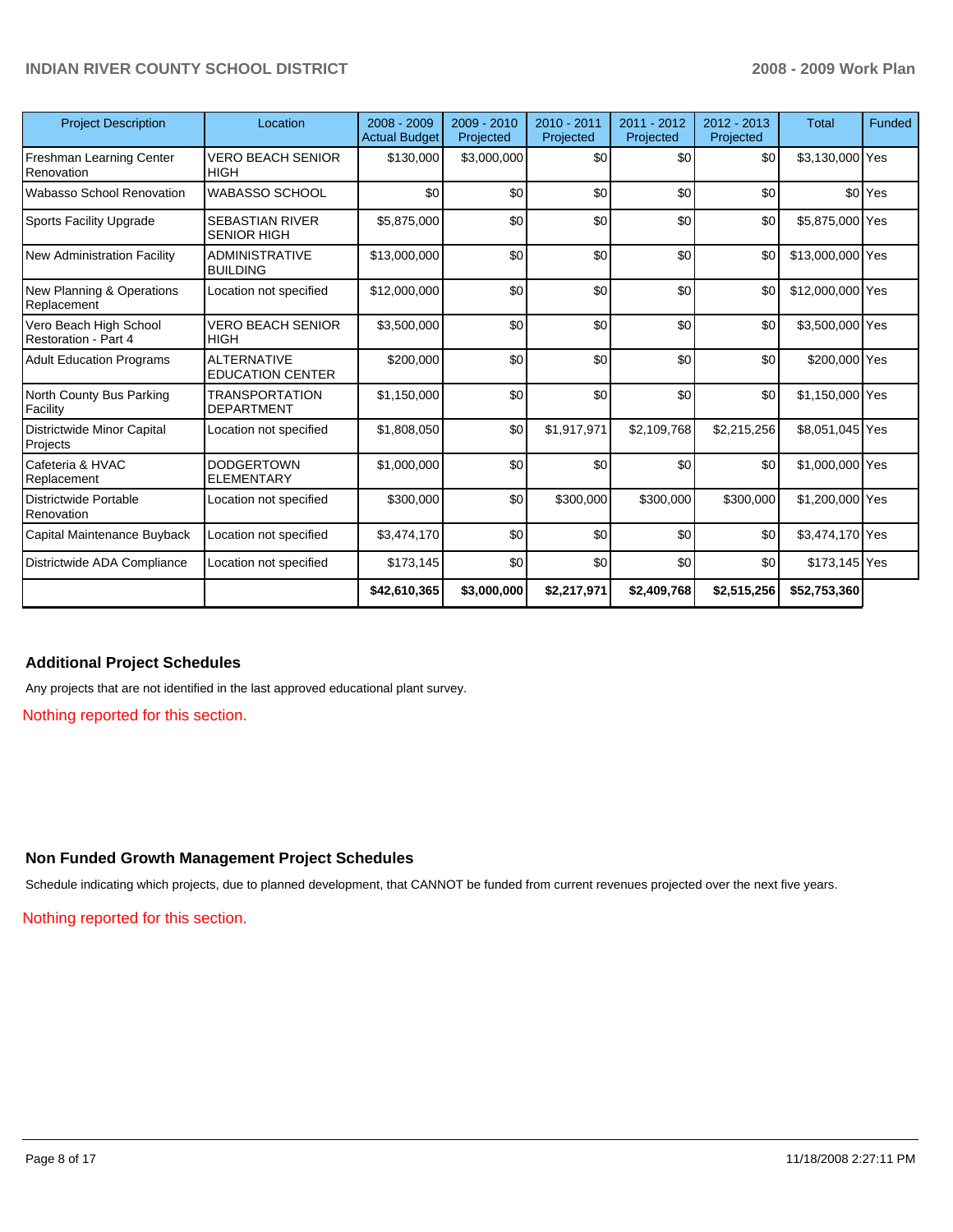# **Tracking**

# **Capacity Tracking**

| Location                                      | $2008 -$<br>2009 Satis.<br>Stu. Sta. | Actual<br>$2008 -$<br><b>2009 FISH</b><br>Capacity | Actual<br>$2007 -$<br>2008<br><b>COFTE</b> | # Class<br>Rooms | <b>Actual</b><br>Average<br>$2008 -$<br>2009 Class<br><b>Size</b> | Actual<br>$2008 -$<br>2009<br><b>Utilization</b> | <b>New</b><br>Stu.<br>Capacity | <b>New</b><br>Rooms to<br>be<br>Added/Re<br>moved | Projected<br>$2012 -$<br>2013<br><b>COFTE</b> | Projected<br>$2012 -$<br>2013<br><b>Utilization</b> | Projected<br>$2012 -$<br>2013 Class<br><b>Size</b> |
|-----------------------------------------------|--------------------------------------|----------------------------------------------------|--------------------------------------------|------------------|-------------------------------------------------------------------|--------------------------------------------------|--------------------------------|---------------------------------------------------|-----------------------------------------------|-----------------------------------------------------|----------------------------------------------------|
| VERO BEACH SENIOR<br><b>HIGH</b>              | 3,167                                | 3,009                                              | 2,633                                      | 139              | 19                                                                | 88.00 %                                          | 25                             | $\mathbf{1}$                                      | 2,588                                         | 85.00 %                                             | 18                                                 |
| <b>ROSEWOOD</b><br><b>ELEMENTARY</b>          | 561                                  | 561                                                | 542                                        | 30               | 18                                                                | 97.00 %                                          | $\Omega$                       | $\Omega$                                          | 543                                           | 97.00 %                                             | 18                                                 |
| <b>OSCEOLA MAGNET</b><br><b>SCHOOL</b>        | 601                                  | 601                                                | 540                                        | 32               | 17                                                                | 90.00 %                                          | 200                            | 10                                                | 644                                           | 80.00 %                                             | 15                                                 |
| <b>BEACHLAND</b><br>ELEMENTARY                | 635                                  | 635                                                | 560                                        | 33               | 17                                                                | 88.00 %                                          | $\Omega$                       | $\Omega$                                          | 625                                           | 98.00 %                                             | 19                                                 |
| <b>GIFFORD MIDDLE</b>                         | 1,723                                | 1,551                                              | 1,289                                      | 71               | 18                                                                | 83.00 %                                          | -88                            | -4                                                | 1,447                                         | 99.00 %                                             | 22                                                 |
| <b>ALTERNATIVE</b><br><b>EDUCATION CENTER</b> | 328                                  | 328                                                | 78                                         | 16               | 5                                                                 | 24.00 %                                          | $\mathbf 0$                    | $\mathbf 0$                                       | 145                                           | 44.00 %                                             | $\boldsymbol{9}$                                   |
| <b>TREASURE COAST</b><br><b>ELEMENTARY</b>    | 783                                  | 783                                                | 771                                        | 41               | 19                                                                | 98.00 %                                          | 18                             | $\overline{1}$                                    | 769                                           | 96.00 %                                             | 18                                                 |
| <b>ADULT EDUCATION</b>                        | 0                                    | $\Omega$                                           | $\Omega$                                   | 0                | $\Omega$                                                          | 0.00%                                            | $\Omega$                       | 0                                                 | $\mathbf 0$                                   | 0.00%                                               | $\mathbf 0$                                        |
| <b>LIBERTY MAGNET</b>                         | 678                                  | 678                                                | 541                                        | 37               | 15                                                                | 80.00%                                           | $\Omega$                       | $\Omega$                                          | 544                                           | 80.00 %                                             | 15                                                 |
| <b>SEBASTIAN RIVER</b><br><b>SENIOR HIGH</b>  | 2,395                                | 2,275                                              | 1,979                                      | 99               | 20                                                                | 87.00 %                                          | 142                            | 6                                                 | 1,964                                         | 81.00 %                                             | 19                                                 |
| <b>MAINTENANCE SHOPS</b>                      | 0                                    | $\Omega$                                           | $\Omega$                                   | 0                | $\Omega$                                                          | 0.00%                                            | $\Omega$                       | 0                                                 | 0                                             | 0.00%                                               | $\mathbf 0$                                        |
| <b>SEBASTIAN RIVER</b><br><b>MIDDLE</b>       | 1,937                                | 1,743                                              | 1,389                                      | 80               | 17                                                                | 80.00%                                           | $-22$                          | $-1$                                              | 1.521                                         | 88.00 %                                             | 19                                                 |
| <b>THOMPSON</b><br><b>ELEMENTARY</b>          | 557                                  | 557                                                | 445                                        | 30               | 15                                                                | 80.00 %                                          | $\Omega$                       | $\mathbf 0$                                       | 544                                           | 98.00 %                                             | 18                                                 |
| <b>SEBASTIAN</b><br><b>ELEMENTARY</b>         | 713                                  | 713                                                | 549                                        | 38               | 14                                                                | 77.00 %                                          | $-18$                          | $-1$                                              | 673                                           | 97.00 %                                             | 18                                                 |
| <b>GLENDALE</b><br><b>ELEMENTARY</b>          | 795                                  | 795                                                | 586                                        | 41               | 14                                                                | 74.00 %                                          | $-52$                          | -3                                                | 603                                           | 81.00 %                                             | 16                                                 |
| <b>HIGHLANDS</b><br>ELEMENTARY                | 712                                  | 712                                                | 560                                        | 38               | 15                                                                | 79.00 %                                          | -44                            | $-2$                                              | 598                                           | 90.00 %                                             | 17                                                 |
| <b>OSLO MIDDLE</b>                            | 1.411                                | 1,270                                              | 1,137                                      | 61               | 19                                                                | 90.00 %                                          | $\Omega$                       | $\mathbf 0$                                       | 1.153                                         | 91.00 %                                             | 19                                                 |
| <b>FELLSMERE</b><br><b>ELEMENTARY</b>         | 744                                  | 744                                                | 520                                        | 40               | 13                                                                | 70.00 %                                          | $\Omega$                       | $\Omega$                                          | 685                                           | 92.00 %                                             | 17                                                 |
| PELICAN ISLAND<br><b>ELEMENTARY</b>           | 667                                  | 667                                                | 475                                        | 35               | 14                                                                | 71.00 %                                          | 14                             | $\overline{1}$                                    | 675                                           | 99.00 %                                             | 19                                                 |
| WABASSO SCHOOL                                | 55                                   | 55                                                 | 49                                         | 5                | 10                                                                | 90.00 %                                          | $\mathbf 0$                    | $\mathbf 0$                                       | 55                                            | 100.00 %                                            | 11                                                 |
| <b>CITRUS ELEMENTARY</b>                      | 779                                  | 779                                                | 639                                        | 41               | 16                                                                | 82.00 %                                          | $-22$                          | $\mathbf{1}$                                      | 700                                           | 92.00 %                                             | 17                                                 |
| <b>DODGERTOWN</b><br><b>ELEMENTARY</b>        | 811                                  | 811                                                | 581                                        | 43               | 14                                                                | 72.00 %                                          | $-18$                          | 1                                                 | 662                                           | 83.00 %                                             | 15                                                 |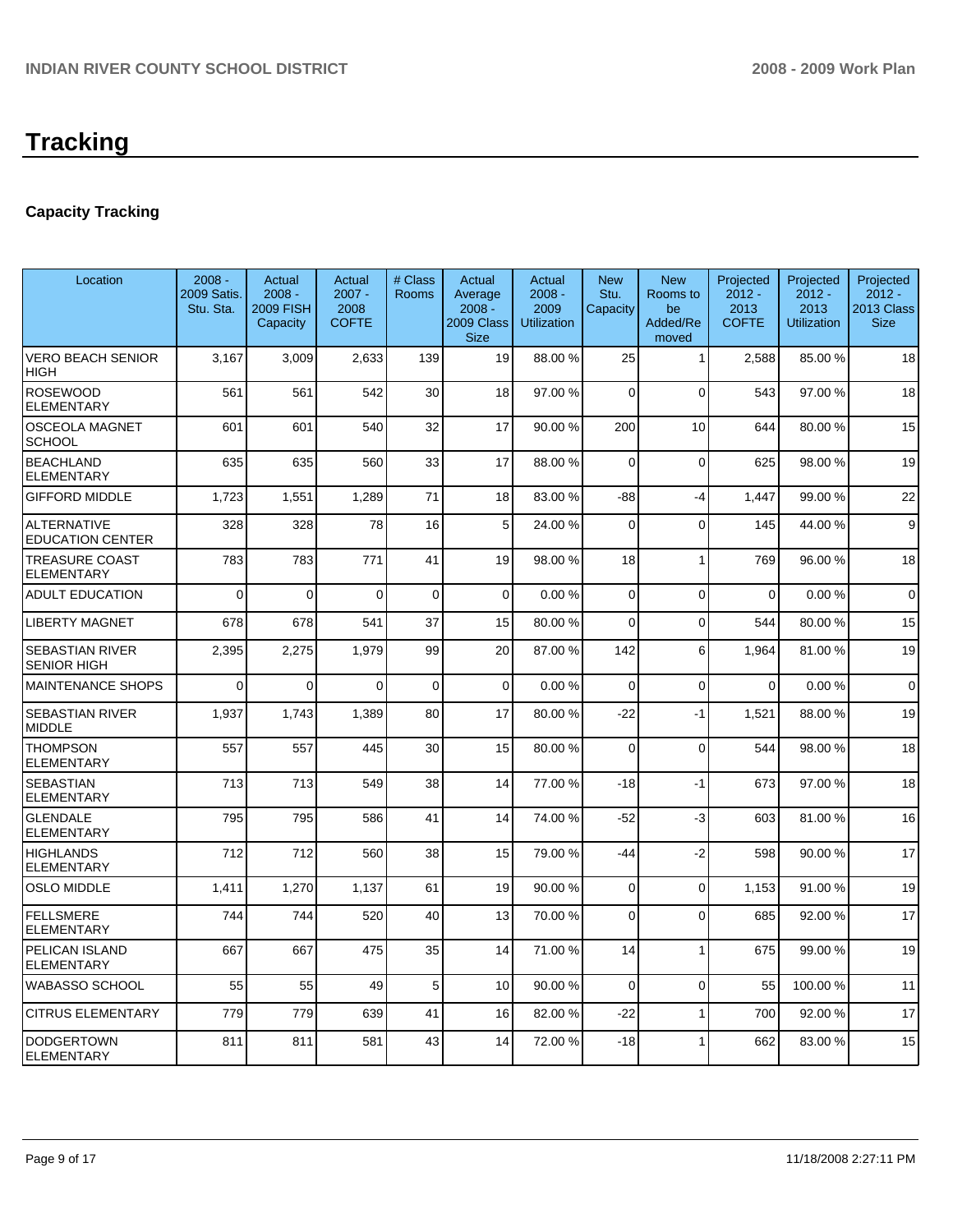| <b>IVERO BEACH</b><br><b>IELEMENTARY</b> | 631    | 631    | 502    | 33 <sub>1</sub> | 15   | 80.00 % | 227 | $\overline{ }$ | 726    | 85.00 % | 16 |
|------------------------------------------|--------|--------|--------|-----------------|------|---------|-----|----------------|--------|---------|----|
|                                          | 20,683 | 19,898 | 16,365 | 983             | 17 I | 82.24%  | 362 | 22             | 17,864 | 88.17 % | 18 |

The COFTE Projected Total (17,864) for 2012 - 2013 must match the Official Forecasted COFTE Total (17,864 ) for 2012 - 2013 before this section can be completed. In the event that the COFTE Projected Total does not match the Official forecasted COFTE, then the Balanced Projected COFTE Table should be used to balance COFTE.

| Projected COFTE for 2012 - 2013 |        | G    |
|---------------------------------|--------|------|
| Elementary (PK-3)               | 6,343  |      |
| Middle (4-8)                    | 6,835  | Elem |
| High (9-12)                     | 4,686  | Midd |
|                                 | 17,864 |      |

| <b>Grade Level Type</b> | <b>Balanced Projected</b><br>COFTE for 2012 - 2013 |
|-------------------------|----------------------------------------------------|
| Elementary (PK-3)       |                                                    |
| Middle (4-8)            |                                                    |
| High (9-12)             |                                                    |
|                         | 17,864                                             |

#### **Relocatable Replacement**

Number of relocatable classrooms clearly identified and scheduled for replacement in the school board adopted financially feasible 5-year district work program.

| _ocation                               | 2009<br>$2008 -$ | $2009 - 2010$ | 2010 - 2011 | $2011 - 2012$ | 2012 - 2013 | Year 5 Total |
|----------------------------------------|------------------|---------------|-------------|---------------|-------------|--------------|
| <b>Total Relocatable Replacements:</b> |                  |               | 0           |               |             |              |

### **Charter Schools Tracking**

Information regarding the use of charter schools.

| Location-Type                    | # Relocatable<br>units or<br>permanent<br>classrooms | Owner      | Year Started or<br>Scheduled | <b>Student</b><br><b>Stations</b> | <b>Students</b><br>Enrolled | Years in<br>Contract | <b>Total Charter</b><br><b>Students</b><br>projected for<br>$2012 - 2013$ |
|----------------------------------|------------------------------------------------------|------------|------------------------------|-----------------------------------|-----------------------------|----------------------|---------------------------------------------------------------------------|
| Indian River Charter High School |                                                      | 26 STATE   | 1998                         | 650                               | 637                         | 151                  | 650                                                                       |
| Sebastian Charter Junior High    |                                                      | 6 STATE    | 1998                         | 132                               | 132                         | 16                   | 132                                                                       |
| North County Charter Elementary  |                                                      | 6 STATE    | 1998                         | 102                               | 83                          |                      | 106                                                                       |
| <b>St. Peter's Academy</b>       |                                                      | 10 PRIVATE | 2000                         | 108                               | 118                         |                      | 108                                                                       |
| Imagine Charter School South     |                                                      | 25 PRIVATE | 2008                         | 500                               | 433                         |                      | 750                                                                       |
|                                  | 73                                                   |            |                              | 1,492                             | 1,403                       |                      | 1,746                                                                     |

### **Special Purpose Classrooms Tracking**

The number of classrooms that will be used for certain special purposes in the current year, by facility and type of classroom, that the district will, 1), not use for educational purposes, and 2), the co-teaching classrooms that are not open plan classrooms and will be used for educational purposes.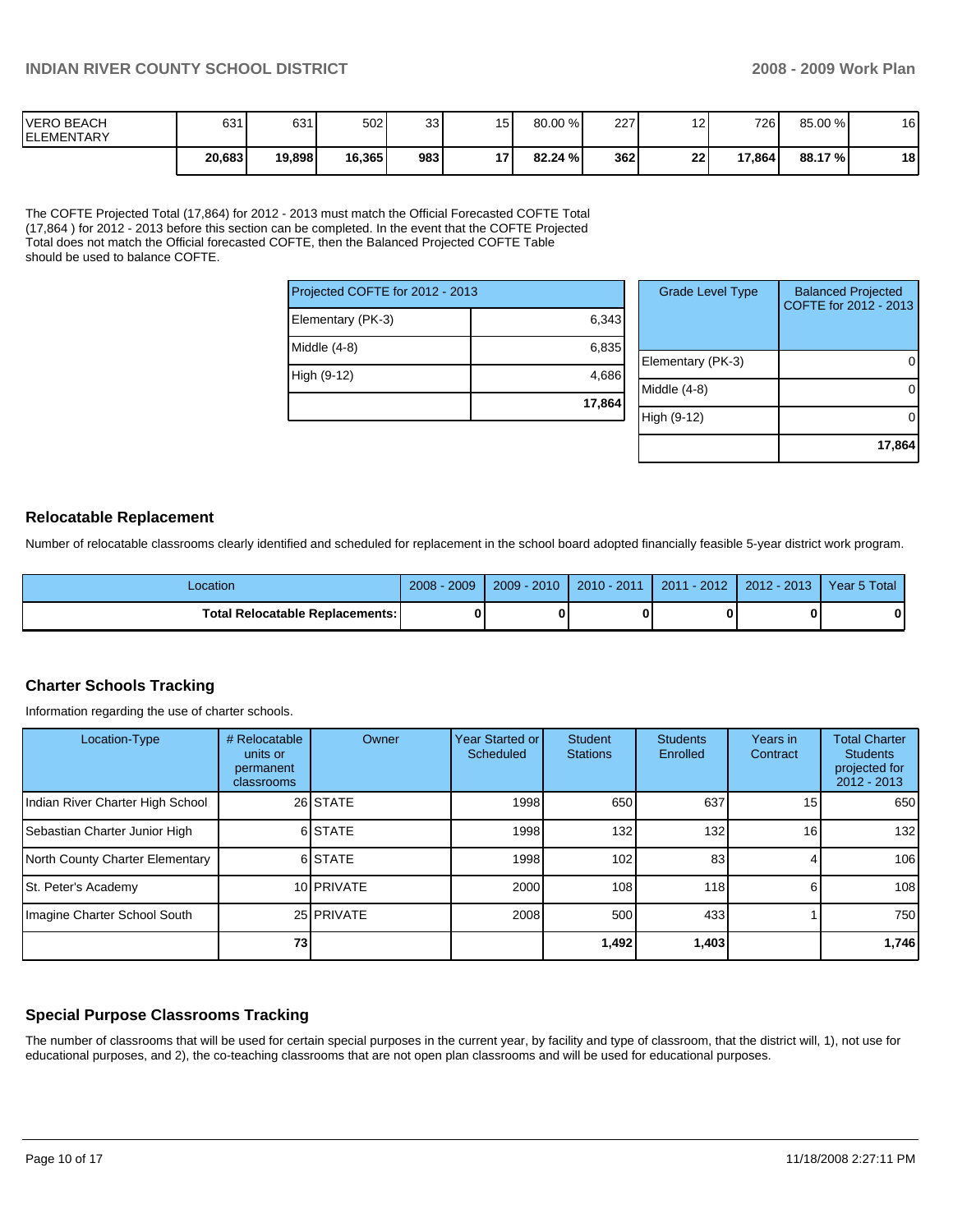| School                               | <b>School Type</b> | # of Elementary  <br>K-3 Classrooms I | # of Middle 4-8<br><b>Classrooms</b> | # of High $9-12$<br><b>Classrooms</b> | # of $ESE$<br><b>Classrooms</b> | # of Combo<br><b>Classrooms</b> | Total<br><b>Classrooms</b> |
|--------------------------------------|--------------------|---------------------------------------|--------------------------------------|---------------------------------------|---------------------------------|---------------------------------|----------------------------|
| <b>Total Educational Classrooms:</b> |                    |                                       |                                      |                                       |                                 |                                 | 01                         |
| School                               | School Type        | # of Elementary<br>l K-3 Classrooms I | # of Middle 4-8<br><b>Classrooms</b> | # of High $9-12$<br><b>Classrooms</b> | # of $ESE$<br><b>Classrooms</b> | # of Combo<br>Classrooms        | Total<br><b>Classrooms</b> |
| <b>Total Co-Teaching Classrooms:</b> |                    |                                       |                                      |                                       |                                 |                                 | 01                         |

#### **Infrastructure Tracking**

**Necessary offsite infrastructure requirements resulting from expansions or new schools. This section should include infrastructure information related to capacity project schedules and other project schedules (Section 4).** 

Elementary School "C" - Utilities and Road Requirements as needed.

Osceola Magnet Replacement - Utilities and Road Requirements as needed.

Vero Beach Elementary Replacement - Utilities and Road Requirements as needed.

New Administration Facility - Utilities and Road Requirements as needed.

Planning & Operations Replacement - Utilities and Road Requirements as needed.

**Proposed location of planned facilities, whether those locations are consistent with the comprehensive plans of all affected local governments, and recommendations for infrastructure and other improvements to land adjacent to existing facilities. Provisions of 1013.33(12), (13) and (14) and 1013.36 must be addressed for new facilities planned within the 1st three years of the plan (Section 5).** 

Elementary School "C" - Location TBD�� Osceola Magnet Replacement - Pointe West Vero Beach Elementary Replacement - Current Site New Administration Facility - 66th Avenue Property Planning & Operations Replacement - 66th Avenue Property

**Consistent with Comp Plan?** Yes

#### **Net New Classrooms**

The number of classrooms, by grade level and type of construction, that were added during the last fiscal year.

| List the net new classrooms added in the 2007 - 2008 fiscal year.                                                                                       |                              |                            |                                | List the net new classrooms to be added in the 2008 - 2009 fiscal<br>year. |                              |                            |                                |                        |
|---------------------------------------------------------------------------------------------------------------------------------------------------------|------------------------------|----------------------------|--------------------------------|----------------------------------------------------------------------------|------------------------------|----------------------------|--------------------------------|------------------------|
| "Classrooms" is defined as capacity carrying classrooms that are added to increase<br>capacity to enable the district to meet the Class Size Amendment. |                              |                            |                                | Totals for fiscal year 2008 - 2009 should match totals in Section 15A.     |                              |                            |                                |                        |
| Location                                                                                                                                                | $2007 - 2008$ #<br>Permanent | $2007 - 2008$ #<br>Modular | $2007 - 2008$ #<br>Relocatable | $2007 - 2008$<br>Total                                                     | $2008 - 2009$ #<br>Permanent | $2008 - 2009$ #<br>Modular | $2008 - 2009$ #<br>Relocatable | $2008 - 2009$<br>Total |
| Elementary (PK-3)                                                                                                                                       |                              |                            | 14                             | 14                                                                         |                              |                            |                                | 0                      |
| Middle (4-8)                                                                                                                                            |                              |                            |                                |                                                                            |                              |                            |                                | 4                      |
| High (9-12)                                                                                                                                             |                              |                            |                                |                                                                            |                              |                            |                                | 0                      |
|                                                                                                                                                         |                              |                            | 27                             | 27                                                                         |                              |                            |                                | 4                      |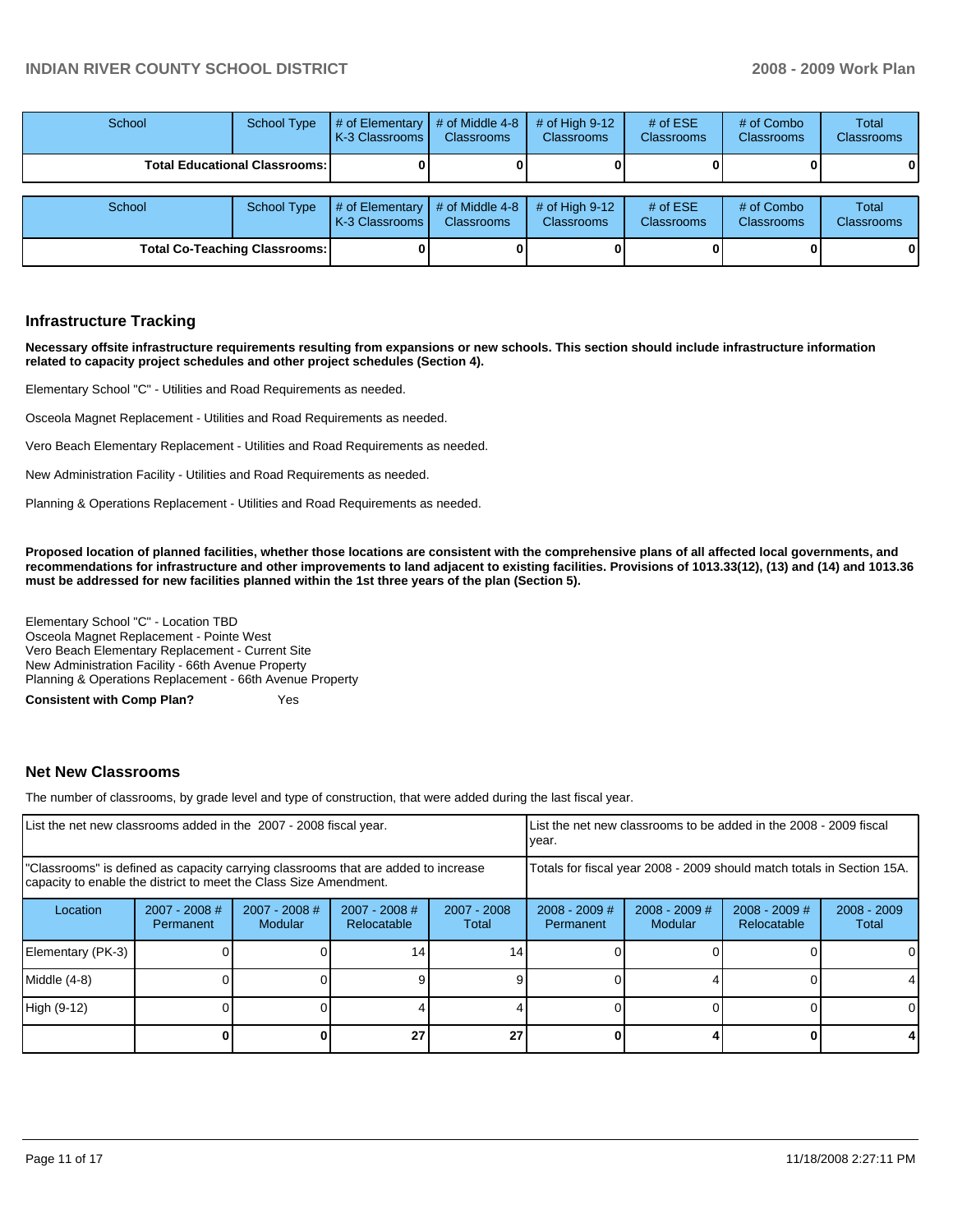#### **Relocatable Student Stations**

Number of students that will be educated in relocatable units, by school, in the current year, and the projected number of students for each of the years in the workplan.

| <b>Site</b>                                       | 2008 - 2009    | 2009 - 2010 | 2010 - 2011    | 2011 - 2012 | 2012 - 2013    | 5 Year Average      |
|---------------------------------------------------|----------------|-------------|----------------|-------------|----------------|---------------------|
| <b>ADULT EDUCATION</b>                            | 0              | 0           | $\Omega$       | $\Omega$    | 0              | $\overline{0}$      |
| <b>LIBERTY MAGNET</b>                             | $\overline{0}$ | $\mathbf 0$ | $\Omega$       | $\Omega$    | $\overline{0}$ | $\mathsf{O}\xspace$ |
| THOMPSON ELEMENTARY                               | $\Omega$       | $\mathbf 0$ | $\mathbf 0$    | $\Omega$    | $\mathbf 0$    | $\pmb{0}$           |
| SEBASTIAN ELEMENTARY                              | 76             | 76          | 76             | 76          | 40             | 69                  |
| <b>GLENDALE ELEMENTARY</b>                        | 172            | 172         | 172            | 122         | 122            | 152                 |
| HIGHLANDS ELEMENTARY                              | 110            | 110         | 110            | 110         | 110            | 110                 |
| DODGERTOWN ELEMENTARY                             | 203            | 203         | 203            | 62          | 62             | 147                 |
| <b>VERO BEACH ELEMENTARY</b>                      | 72             | 90          | 90             | 40          | 40             | 66                  |
| SEBASTIAN RIVER MIDDLE                            | 704            | 0           | 0              | $\Omega$    | $\mathbf 0$    | 141                 |
| <b>GIFFORD MIDDLE</b>                             | 476            | $\mathbf 0$ | $\overline{0}$ | $\Omega$    | $\mathbf 0$    | 95                  |
| ALTERNATIVE EDUCATION CENTER                      | $\Omega$       | $\Omega$    | $\Omega$       | $\Omega$    | $\mathbf 0$    | $\mathbf 0$         |
| FELLSMERE ELEMENTARY                              | 198            | 198         | 198            | 198         | 142            | 187                 |
| PELICAN ISLAND ELEMENTARY                         | 84             | 84          | 84             | 84          | 40             | 75                  |
| <b>WABASSO SCHOOL</b>                             | $\Omega$       | $\mathbf 0$ | $\Omega$       | $\Omega$    | $\Omega$       | $\mathbf 0$         |
| <b>CITRUS ELEMENTARY</b>                          | 206            | 188         | 188            | 126         | 126            | 167                 |
| TREASURE COAST ELEMENTARY                         | 184            | 160         | 160            | 120         | 120            | 149                 |
| <b>VERO BEACH SENIOR HIGH</b>                     | 50             | 50          | 50             | 50          | 50             | 50                  |
| ROSEWOOD ELEMENTARY                               | 0              | $\mathbf 0$ | $\overline{0}$ | 0           | $\mathbf 0$    | $\mathsf{O}\xspace$ |
| OSCEOLA MAGNET SCHOOL                             | 43             | 43          | 43             | $\Omega$    | $\mathbf{0}$   | 26                  |
| BEACHLAND ELEMENTARY                              | 80             | 80          | 80             | 80          | 80             | 80                  |
| <b>OSLO MIDDLE</b>                                | 169            | $\Omega$    | $\Omega$       | $\Omega$    | $\Omega$       | 34                  |
| SEBASTIAN RIVER SENIOR HIGH                       | 450            | 475         | 350            | 350         | 350            | 395                 |
| <b>MAINTENANCE SHOPS</b>                          | 0              | 0           | $\Omega$       | $\Omega$    | $\mathbf 0$    | $\overline{0}$      |
| Totals for INDIAN RIVER COUNTY SCHOOL DISTRICT    |                |             |                |             |                |                     |
| Total students in relocatables by year.           | 3,277          | 1,929       | 1,804          | 1,418       | 1,282          | 1,942               |
| Total number of COFTE students projected by year. | 16,610         | 16,801      | 17,078         | 17,399      | 17,864         | 17,150              |
|                                                   |                |             |                |             |                |                     |
| Percent in relocatables by year.                  | 20 %           | 11 %        | 11 %           | 8%          | 7%             | 11 %                |

### **Leased Facilities Tracking**

Exising leased facilities and plans for the acquisition of leased facilities, including the number of classrooms and student stations, as reported in the educational plant survey, that are planned in that location at the end of the five year workplan.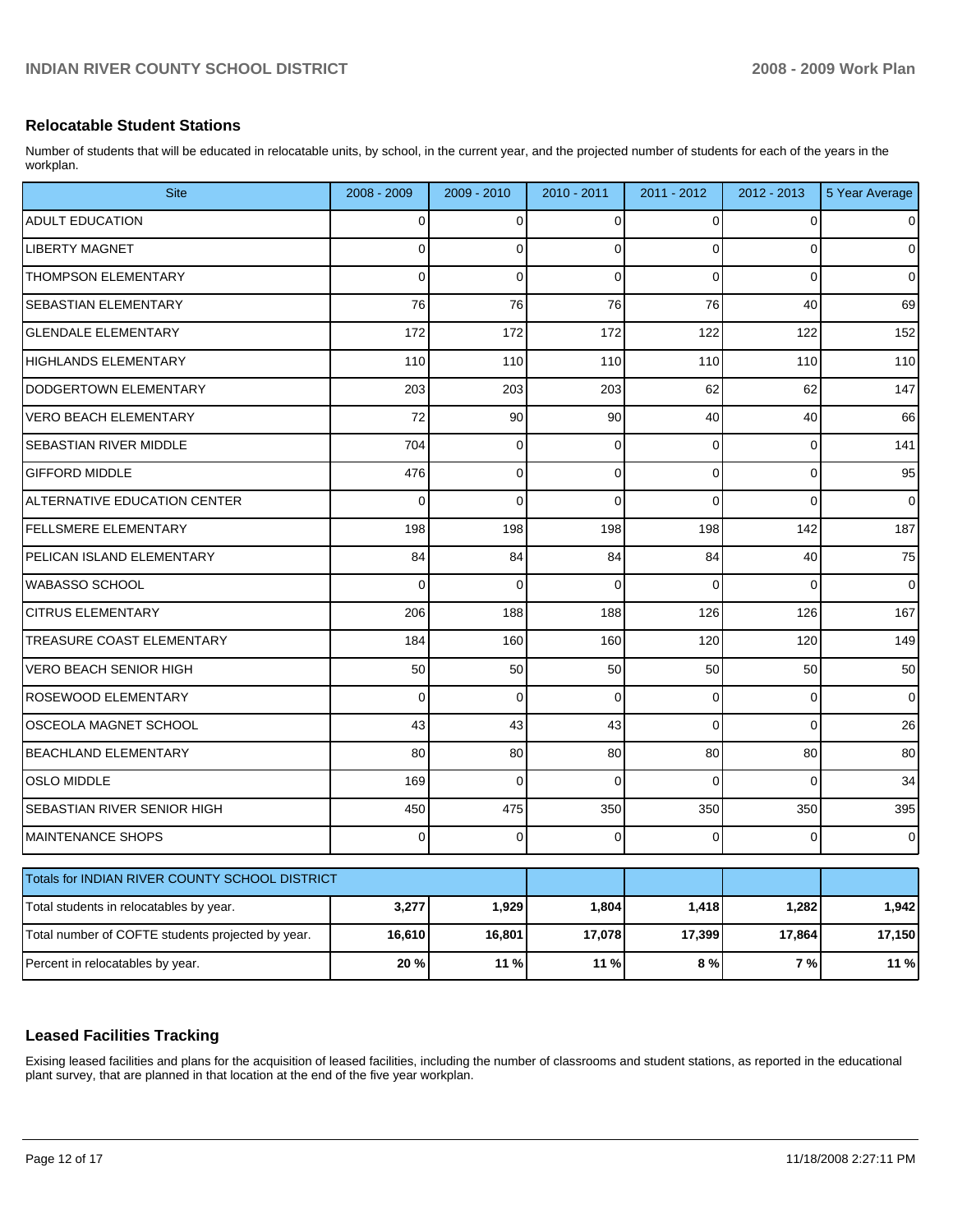| Location                         | # of Leased<br>Classrooms 2008 -<br>2009 | <b>FISH Student</b><br><b>Stations</b> | Owner                                                    | # of Leased<br>Classrooms 2012 -<br>2013 | <b>FISH Student</b><br><b>Stations</b> |
|----------------------------------|------------------------------------------|----------------------------------------|----------------------------------------------------------|------------------------------------------|----------------------------------------|
| <b>VERO BEACH SENIOR HIGH</b>    | $\overline{2}$                           |                                        | 50 Mobile<br>Modular/Williams<br>Scottsman               | $\overline{2}$                           | 50                                     |
| ROSEWOOD ELEMENTARY              | 0                                        | $\Omega$                               |                                                          | $\mathbf 0$                              | $\mathbf 0$                            |
| <b>OSCEOLA MAGNET SCHOOL</b>     | 3                                        |                                        | 43 Mobile<br>Modular/Modspac<br>e/Williams<br>Scottsman  | $\Omega$                                 | $\Omega$                               |
| <b>BEACHLAND ELEMENTARY</b>      | 3                                        |                                        | 58 Mobile Modular                                        | 4                                        | 80                                     |
| <b>GIFFORD MIDDLE</b>            | 21                                       |                                        | 454 Mobile<br>Modular/Modspac<br>e/Williams<br>Scottsman | 0                                        | 0                                      |
| ALTERNATIVE EDUCATION CENTER     | $\mathbf 0$                              | $\Omega$                               |                                                          | 0                                        | $\mathbf 0$                            |
| <b>TREASURE COAST ELEMENTARY</b> | 10                                       |                                        | 184 Mobile Modular                                       | 6                                        | 120                                    |
| <b>ADULT EDUCATION</b>           | $\mathbf 0$                              | 0                                      |                                                          | 0                                        | 0                                      |
| <b>LIBERTY MAGNET</b>            | $\mathbf 0$                              | 0                                      |                                                          | 0                                        | $\mathbf 0$                            |
| SEBASTIAN RIVER SENIOR HIGH      | 18                                       |                                        | 450 Mobile Modular                                       | 14                                       | 350                                    |
| <b>MAINTENANCE SHOPS</b>         | $\mathbf 0$                              | $\Omega$                               |                                                          | 0                                        | 0                                      |
| SEBASTIAN RIVER MIDDLE           | 32                                       |                                        | 704 Mobile<br>Modular/Williams<br>Scottsman              | 0                                        | 0                                      |
| <b>THOMPSON ELEMENTARY</b>       | $\mathbf 0$                              | $\Omega$                               |                                                          | 0                                        | $\mathbf 0$                            |
| <b>SEBASTIAN ELEMENTARY</b>      | 4                                        |                                        | 76 Mobile Modular                                        | $\boldsymbol{2}$                         | 40                                     |
| <b>GLENDALE ELEMENTARY</b>       | 8                                        |                                        | 172 Mobile<br>Modular/Williams<br>Scottsman              | 6                                        | 122                                    |
| <b>HIGHLANDS ELEMENTARY</b>      | 5                                        |                                        | 110 Mobile<br>Modular/Williams<br>Scottsman              | 5                                        | 110                                    |
| <b>OSLO MIDDLE</b>               | 8                                        |                                        | 169 Mobile<br>Modular/Modspac<br>e/Williams<br>Scottsman | $\mathbf 0$                              | $\Omega$                               |
| <b>FELLSMERE ELEMENTARY</b>      | 11                                       |                                        | 198 Mobile<br>Modular/Modspac<br>e/Williams<br>Scottsman | $\overline{7}$                           | 142                                    |
| PELICAN ISLAND ELEMENTARY        | $\overline{4}$                           |                                        | 84 Mobile<br>Modular/Williams<br>Scottsman               | $\boldsymbol{2}$                         | 40                                     |
| WABASSO SCHOOL                   | 0                                        | 0                                      |                                                          | $\mathbf 0$                              | $\mathbf 0$                            |
| <b>CITRUS ELEMENTARY</b>         | 11                                       |                                        | 206 Mobile Modular                                       | 6                                        | 126                                    |
| DODGERTOWN ELEMENTARY            | 10                                       |                                        | 185 Mobile Modular                                       | 3                                        | 62                                     |
| <b>VERO BEACH ELEMENTARY</b>     | $\overline{4}$                           |                                        | 72 Mobile<br>Modular/Williams<br>Scottsman               | $\overline{2}$                           | 40                                     |
|                                  | 154                                      | 3,215                                  |                                                          | 59                                       | 1,282                                  |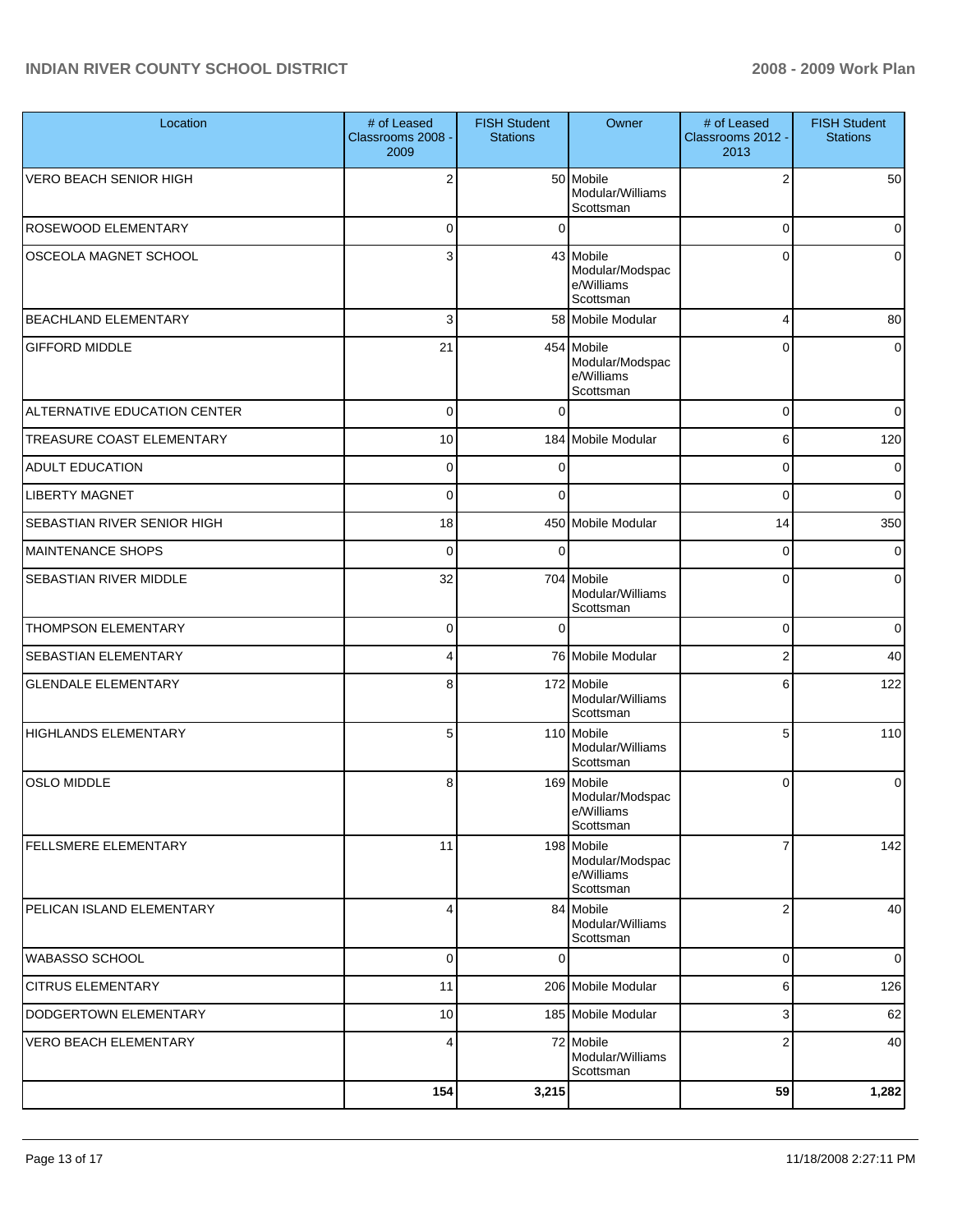#### **Failed Standard Relocatable Tracking**

Relocatable units currently reported by school, from FISH, and the number of relocatable units identified as 'Failed Standards'.

Nothing reported for this section.

# **Planning**

#### **Class Size Reduction Planning**

**Plans approved by the school board that reduce the need for permanent student stations such as acceptable school capacity levels, redistricting, busing, year-round schools, charter schools, magnet schools, public-private partnerships, multitrack scheduling, grade level organization, block scheduling, or other alternatives.** 

#### **School Closure Planning**

**Plans for the closure of any school, including plans for disposition of the facility or usage of facility space, and anticipated revenues.** 

\*Osceola Magnet School will be replaced on a NEW SITE with an anticipated opening date of fall of 2010 and will provide additional capacity. At this time there is no decision for the use of the current property site once the school is closed.

\*Vero Beach Elementary will be replaced on the EXISTING site with an anticipated opening date of fall of 2010 and will provide additional capacity. The existing school will be demolished.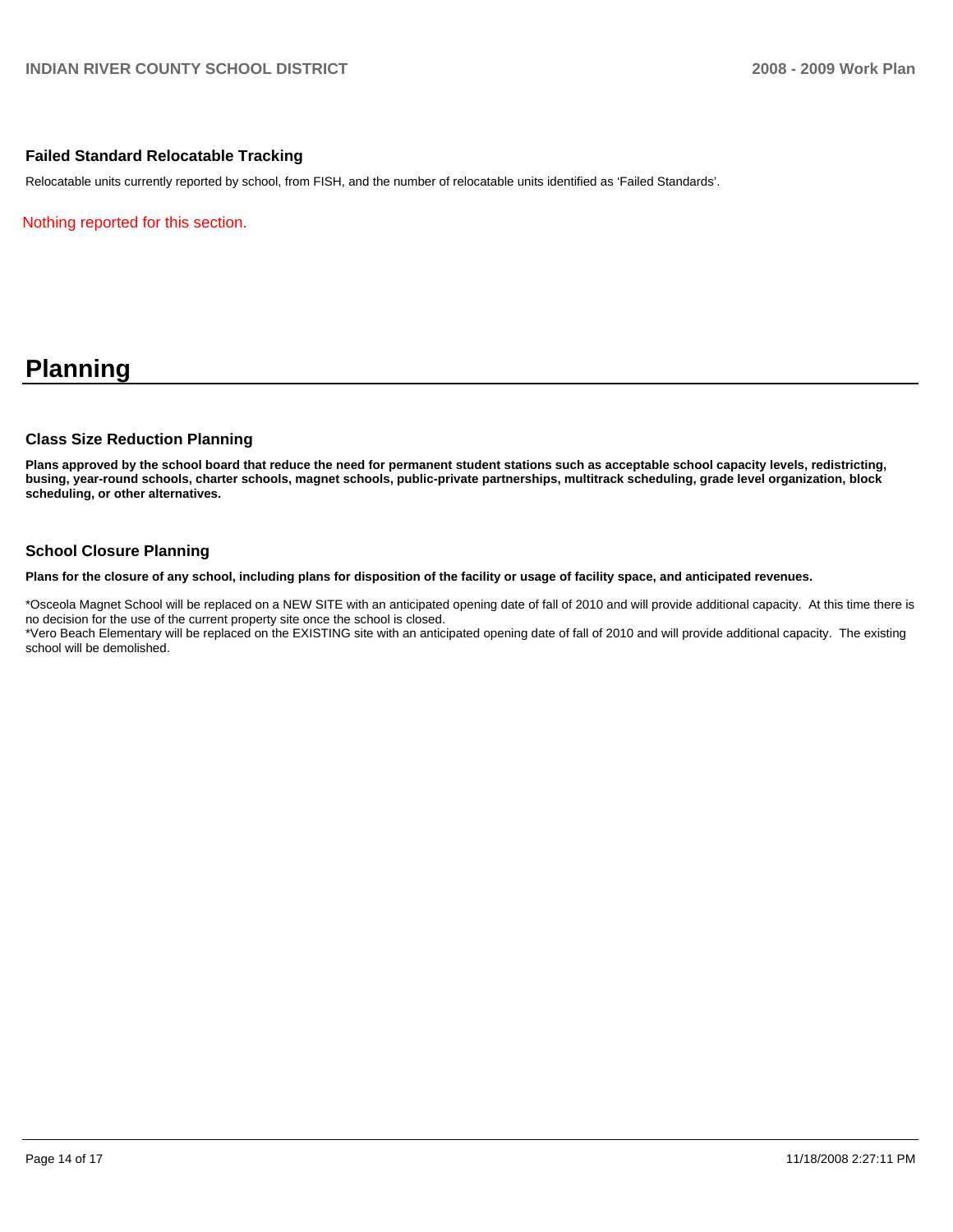# **Long Range Planning**

#### **Ten-Year Maintenance**

District projects and locations regarding the projected need for major renovation, repair, and maintenance projects within the district in years 6-10 beyond the projects plans detailed in the five years covered by the work plan.

| Project                                 | 2012 - 2013 / 2017 - 2018<br><b>Projected Cost</b> |
|-----------------------------------------|----------------------------------------------------|
| CAPITAL MAINTENANCE DISTRICTWIDE        | \$35,000,000                                       |
| MINOR CAPITAL PROJECTS DISTRICTWIDE     | \$15,000,000                                       |
| ADA COMPLIANCE DISTRICTWIDE             | \$1,000,000                                        |
| ENVIRONMENTAL NEEDS DISTRICTWIDE        | \$1,000,000                                        |
| <b>COMMUNICATIONS DISTRICTWIDE</b>      | \$750,000                                          |
| <b>HEALTH &amp; SAFETY DISTRICTWIDE</b> | \$2,000,000                                        |
| <b>HVAC DISTRICTWIDE</b>                | \$15,000,000                                       |
|                                         | \$69,750,000                                       |

# **Ten-Year Capacity**

Schedule of capital outlay projects projected to ensure the availability of satisfactory student stations for the projected student enrollment in K-12 programs for the future 5 years beyond the 5-year district facilities work program.

| Project           | Location, Community, Quadrant or other<br>general location  | 2012 - 2013 / 2017 - 2018<br><b>Projected Cost</b> |  |
|-------------------|-------------------------------------------------------------|----------------------------------------------------|--|
| Elementary "C"    | TBD - North County Area                                     | \$15,906,750                                       |  |
| Elementary "D"    | TBD - South County Area (or the equivalent in<br>additions) | \$16,941,750                                       |  |
| Elementary "E"    | TBD - West County Area                                      | \$17,584,500                                       |  |
| High School "BBB" | TBD - Central County Area                                   | \$37,597,200                                       |  |
|                   |                                                             | \$88,030,200                                       |  |

### **Ten-Year Planned Utilization**

Schedule of planned capital outlay projects identifying the standard grade groupings, capacities, and planned utilization rates of future educational facilities of the district for both permanent and relocatable facilities.

| Grade Level Projections         | <b>FISH</b><br><b>Student</b><br><b>Stations</b> | Actual 2007 -<br>2008 FISH<br>Capacity | Actual<br>$2007 -$<br>2008<br>COFTE | <b>Utilization</b> | Actual 2007 - 2008   Actual 2008 - 2009 / 2017 - 2018 new Projected 2017 - Projected 2017 -<br>Student Capacity to be added/removed | 2018 COFTE | 2018 Utilization |
|---------------------------------|--------------------------------------------------|----------------------------------------|-------------------------------------|--------------------|-------------------------------------------------------------------------------------------------------------------------------------|------------|------------------|
| Elementary - District<br>Totals | 9.740                                            | 9.740                                  | 7.811.23                            | 80.20 %            | 2.475                                                                                                                               | 10.800     | 88.42 %          |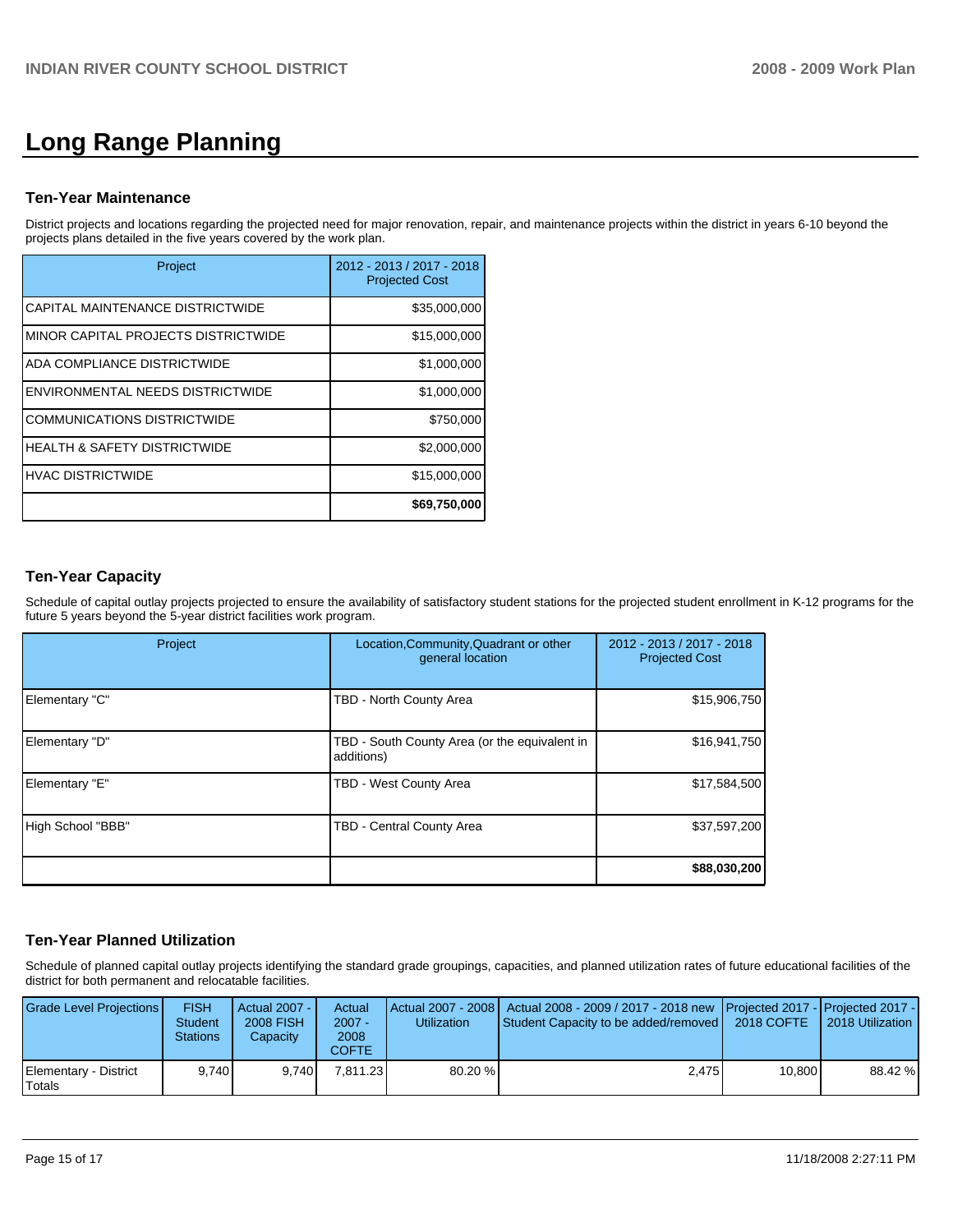| Middle - District Totals | 5.497  | 4.948  | 3.814.44  | 77.08 % | 1,256 | 4.586  | 73.92 % |
|--------------------------|--------|--------|-----------|---------|-------|--------|---------|
| High - District Totals   | 8,260  | 7,847  | 4.612.15  | 58.77 % | 1,180 | 4,635  | 51.35 % |
| Other - ESE, etc         | 383    | 383    | 127.12    | 33.16 % |       | 127 I  | 33.16 % |
|                          | 23,880 | 22,918 | 16.364.94 | 71.41 % | 4,911 | 20.148 | 72.40 % |

#### **Ten-Year Infrastructure Planning**

#### **Proposed Location of Planned New, Remodeled, or New Additions to Facilities in 06 thru 10 out years (Section 28).**

\*New Elementary School to accomodate growth - North County Area to Accomodate Growth��

- \*New Elementary School (or the equivalent in additions)to accomodate growth South County Area to Accomodate Growth��
- \*New Elementary School to accomodate growth West County Area to Accomodate Growth��

\*New High School to accomodate growth - Central County Area to Accomodate Growth

Plans for closure of any school, including plans for disposition of the facility or usage of facility space, and anticipated revenues in the 06 thru 10 out **years (Section 29).** 

NONE

#### **Twenty-Year Maintenance**

District projects and locations regarding the projected need for major renovation, repair, and maintenance projects within the district in years 11-20 beyond the projects plans detailed in the five years covered by the work plan.

| Project                                      | 2017 - 2018 / 2027 - 2028 Projected Cost |
|----------------------------------------------|------------------------------------------|
| CAPITAL MAINTENANCE DISTRICTWIDE             | \$45,000,000                             |
| IMINOR CAPITAL PROJECTS DISTRICTWIDE         | \$17,500,000                             |
| ADA COMPLIANCE DISTRICTWIDE                  | \$1,500,000                              |
| ENVIRONMENTAL COMPLIANCE DISTRICTWIDE        | \$1,500,000                              |
| <b>COMMUNICATIONS DISTRICTWIDE</b>           | \$1,000,000                              |
| <b>HEALTH &amp; LIFE SAFETY DISTRICTWIDE</b> | \$2,500,000                              |
| <b>HVAC DISTRICTWIDE</b>                     | \$17,500,000                             |
|                                              | \$86,500,000                             |

#### **Twenty-Year Capacity**

Schedule of capital outlay projects projected to ensure the availability of satisfactory student stations for the projected student enrollment in K-12 programs for the future 11-20 years beyond the 5-year district facilities work program.

| Project              | Location, Community, Quadrant or other<br>general location | 2017 - 2018 / 2027 - 2028<br><b>Projected Cost</b> |
|----------------------|------------------------------------------------------------|----------------------------------------------------|
| IELEMENTARY "F"      | TBD - WEST COUNTY AREA                                     | \$19,204,500                                       |
| ELEMENTARY ADDITIONS | <b>TBD</b>                                                 | \$10,588,000                                       |